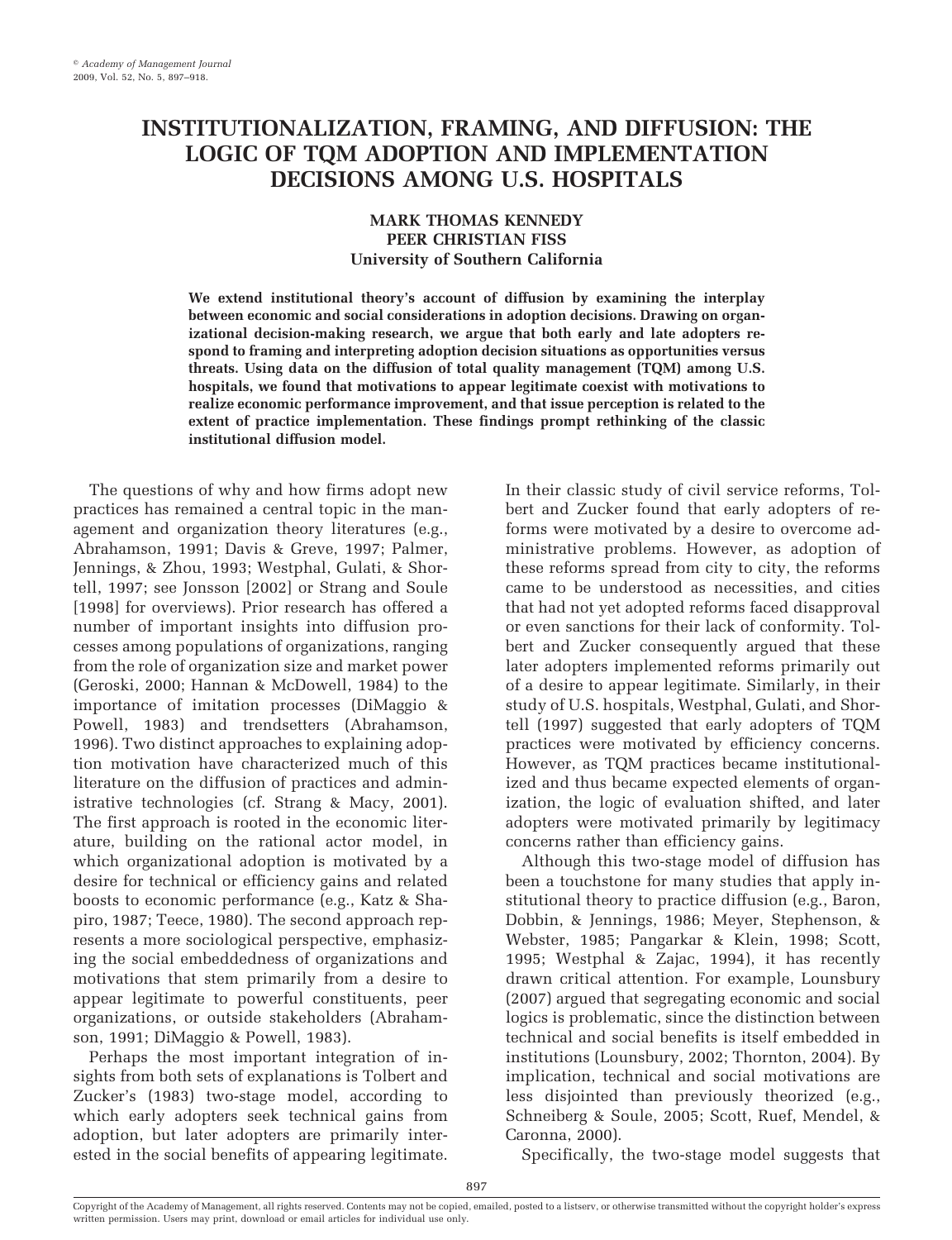later adopters seek social gains rather than economic or technical ones, but it is not clear that social and economic motivations for adoption are indeed mutually exclusive. In fact, motivations for appearing legitimate and achieving higher technical performance may coexist; if a diffusing practice is seen as bestowing higher performance, why would later adopters be any less interested in these technical gains? In addition, early adoption frequently leads to greater prestige and more positive customer attitudes (e.g., Kamins & Alpert, 2004; Rogers, 1983), which begs a further question: Are early adopters really disinterested in the social gains that come with being perceived as market leaders?

Furthermore, several researchers have pointed out that empirical tests of the model have largely relied on inference about motivations rather than more direct assessments (e.g., Donaldson, 1995; Scott, 1995). Instead of exploring the motivations of adopters, most prior studies have inferred motivations either from characteristics of adopters such as age, size, or status (Tolbert & Zucker, 1983) or from later implementation patterns of innovations (Westphal et al., 1997). A more direct examination of adoption motivations could greatly enhance understanding of the mechanisms behind the diffusion process, but such an examination has so far not been undertaken.

Finally, a number of recent studies have pointed to important issues raised by situations in which diffusing practices are only partially implemented (e.g., Edelman, 1992; Fiss & Zajac, 2004, 2006; Westphal & Zajac, 2001). As mentioned, however, having only indirect studies of adoption motivation makes it hard to explain why efforts vary, raising a further question: Is practice implementation related to adoption motivation? Answering this question requires knowing more about how logics of adoption interact with subsequent implementation activities.

The current study responds to these challenges with both theoretical and empirical contributions to the institutional theory of practice diffusion. We argue that the conventional two-stage model oversimplifies the relationship between adoption motivation and timing. Specifically, this research shows that both early *and* later adopters are affected by logics of efficiency and legitimacy, because they complement rather than conflict with each other. Our aim is thus to reconcile arguments drawing on economic and social explanations of diffusion by developing a richer account of adoption decisions and motivations, and institutionalization's effects on them.

To develop this argument, we draw on prior research that relates the framing of situations as opportunities or threats to tendencies to interpret them as representing potential gains or losses, respectively (e.g., Dutton & Jackson, 1987; George, Chattopadhyay, Sitkin, & Barden, 2006; Staw, Sandelands, & Dutton, 1981). Specifically, we argue that early adoption is associated with opportunity framing and motivations to achieve gains, both economic and social, while later adoption is associated with threat framing and motivations to avoid losses, again in both economic and social terms. Furthermore, we argue that implementation efforts are related to framing situations as threats or opportunities and motivations to achieve gains or avoid losses.

Empirically, we tested our arguments using data from a highly cited diffusion study of adoption and implementation of TQM practices among North American hospitals in the early 1990s (Westphal et al., 1997). Our findings indicate that the conventional two-stage model of innovation adoption early adopters seeking efficiency and later adopters seeking legitimacy—does indeed miss the compatibility of social and economic motivations for adoption. Instead, we find that economic and social factors combine to drive diffusion as it changes the adoption of innovation from potential opportunity for early adopters to a more certain threat for later ones, and that these adoption motivations are related to subsequent implementation patterns. In addition, our findings indicate that the substantive importance of social considerations may differ less among early and later adopters than previously assumed, thus carrying important implications for future research on the institutional drivers of practice diffusion.

## **RETHINKING ADOPTION MOTIVATIONS**

Although the two-stage model of adoption motivations is widely used in studies of diffusion among organizations (e.g., Baron et al., 1986; Meyer et al., 1985; Scott, 1995; Tolbert & Zucker, 1983; Westphal et al., 1997), it has so far been tested only in an indirect manner. For example, Tolbert and Zucker (1983) found that economic and organizational factors such as size, age, and city population had predictive power only for early adopters, proposing that this loss of predictive power for later adopters implied that a concern for legitimacy, rather than efficiency, concerns drove later adoptions. In a similar manner, Westphal et al. (1997) interpreted their finding that later adopters engaged in less customization of TQM practices and showed fewer performance benefits as evidence that a logic of appropriateness rather than one of instrumentality motivated later adopters. Figure 1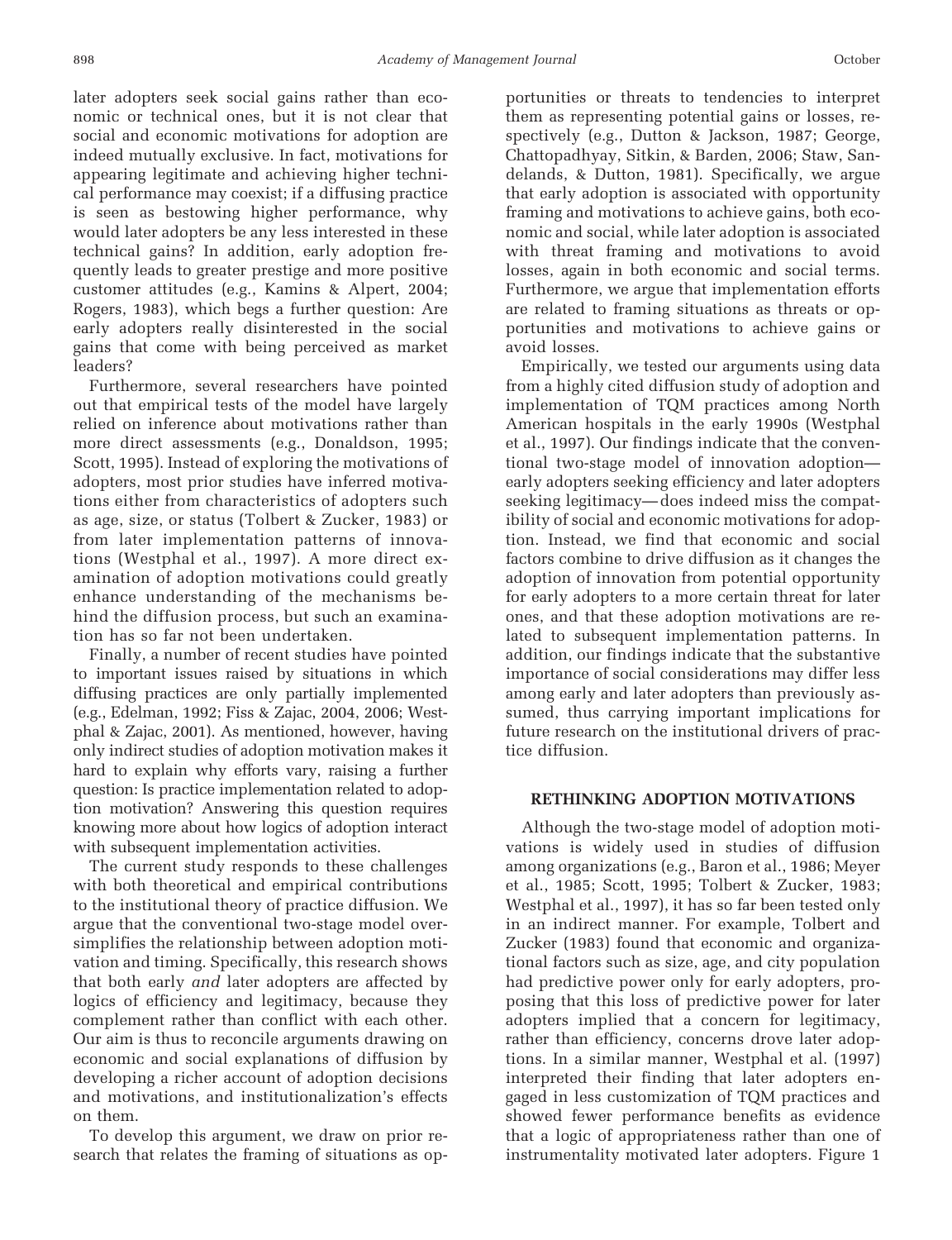

illustrates this classic two-stage model, showing the substitution of legitimacy for efficiency motivations during the process of an innovation's diffusion.

These studies have highlighted the importance of social motivations for practice adoption, yet they have left room for alternative interpretations, because they have merely inferred adopters' motivations from variables' loss of predictive power or from subsequent modification of practice and performance differences. Factors such as learning efficiencies related to positions in social networks (Abrahamson & Rosenkopf, 1997) or fashion-like trends in management thinking (Abrahamson, 1991) could also explain such findings. Also, since the performance benefits of new practice adoption are generally delayed, the superior performance of early adopters could be the result of their having more experience than recent adopters, who have had less time to see benefits take effect. One way to tease out these alternatives is to more directly examine adoption motivations at different stages of a diffusion process rather than infer motivations from period or performance effects.

Furthermore, a number of studies have failed to yield support for the classic two-stage model. For instance, in a study of the diffusion of human resource practices among law firms, Sherer and Lee (2002) failed to find support for the notion that competitive-technical pressures explained early, but not later, adoption. Similarly, Kraatz and Zajac (1996) found no link between technical variables and early versus late adoption of professional degree programs in American liberal arts colleges. Similarly, prior research found mixed support for

the two-stage model in studies of the diffusion of both matrix management (Burns & Wholey, 1993) and work-family programs (Goodstein, 1994; Ingram & Simons, 1995). In our view, this lack of support and the fact that supporting studies used indirect testing of adoption motivation suggest revisiting the two-stage model and its dichotomization of motivations for early versus later adopters.

Theoretical considerations also prompt questions about adoption motivations. As Donaldson (1995) observed, if the civil service reforms introduced by many large American cities helped to curb corruption and promote internal efficiency, then these reforms presumably also benefited later adopters. Such benefits would themselves be a reason for latecomers to adopt civil service reforms, particularly if adoption combines the drawing power of improved performance with that of greater legitimacy. Logically, the desire to appear legitimate should only conflict with a desire to improve performance when performance improvements themselves are illegitimate. Except in those rare cases, wanting to "look good" does not preclude wanting to also do well. Technical and social benefits may thus work according to a parallel logic rather than substituting for each other, and they may even reinforce each other, especially as higher performance may increase an adopter's legitimacy, and vice versa. Furthermore, early adopters may likewise be motivated by both efficiency and legitimacy concerns. For example, early adopters of new technologies or practices may reap social benefits from being perceived as market leaders (e.g., Kamins & Alpert, 2004; Rindova, Pollock, & Hayward, 2006). Thus, theorizing the logics of efficiency and legitimacy as both clearly disjointed and clearly prevailing at different stages of the diffusion process could mischaracterize the motivations of both early and later adopters (cf. Strang & Macy, 2001), suggesting the need to rethink the relationship between both motivations.

A further unresolved issue in the institutional diffusion model relates to the extent of practice implementation. Whether seeking efficiency or legitimacy in adoption, organizations face the task of integrating new practices into existing operations, technologies, and political agendas. The conventional diffusion model mostly neglects practice implementation, yet several studies have called for viewing diffusing practices as dynamic (Rogers, 1978; Strang & Soule, 1998) and thus for studying the details of implementation (e.g., Edelman, 1992; Fiss & Zajac, 2006; Westphal & Zajac, 2001). Regarding the relationship between adoption motivations and implementation, efficiency and legitimacy logics should influence both adoption and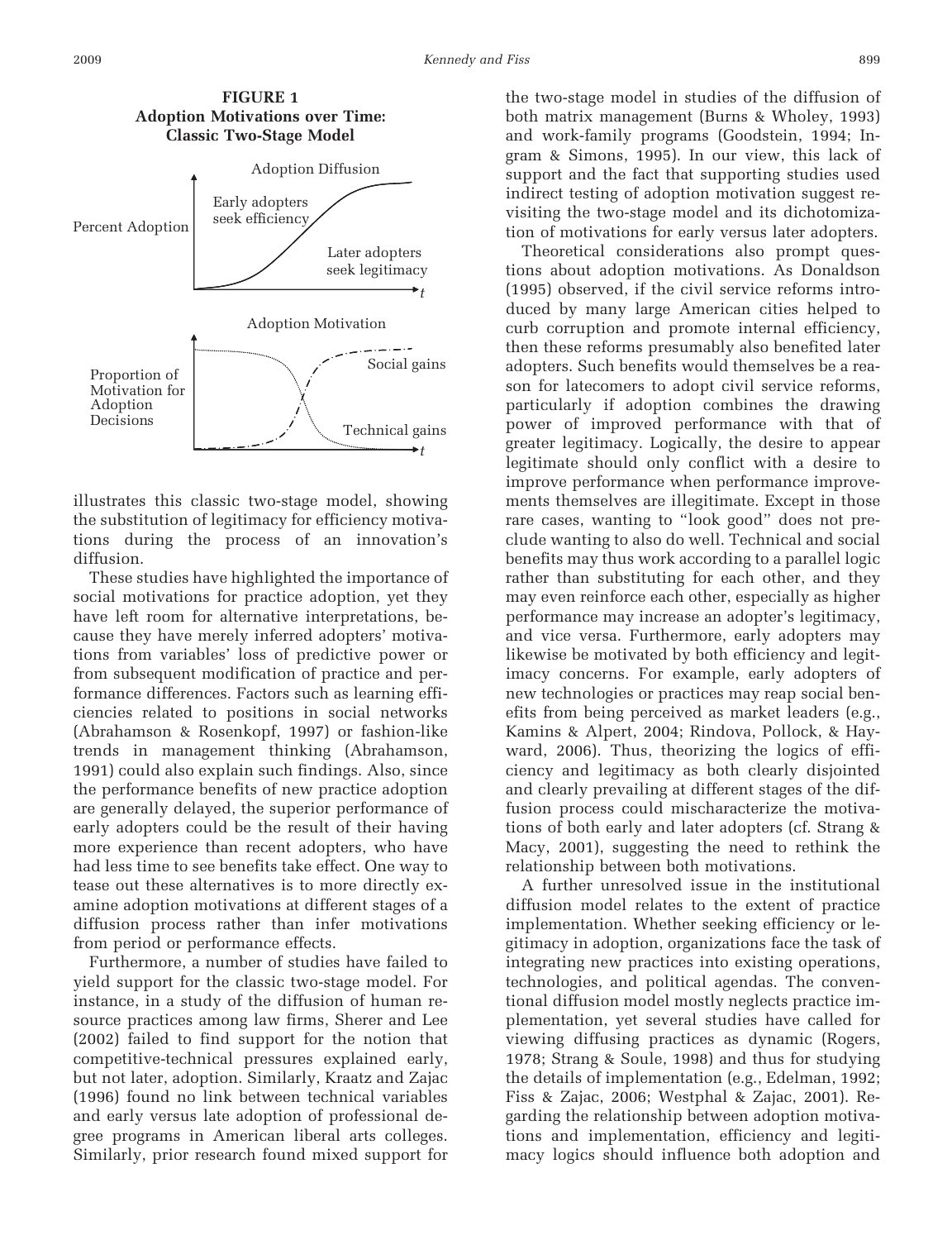implementation (Zbaracki, 1998). However, very little research has examined how these logics actually influence implementation processes. Although Westphal et al. (1997) suggested that efficiency concerns lead adopters to implement customized practices, while legitimacy concerns lead later adopters to conformist ones, this article shifts the focus from isomorphism to explore how adoption motivation relates to the extent and content of implementation efforts.

## **OPPORTUNITIES, THREATS, AND ADOPTION MOTIVATIONS**

Although differences in motivations and logics between early and late adopters lie at the center of the two-stage model of diffusion, institutional theory remains relatively disconnected from related theory about motivation and cognition. Some authors have extended institutional theory's cognitive dimension by showing how logics shape attention, cognition, and action (e.g., Lounsbury, 2007; Ocasio, 1995, 1997; Thornton & Ocasio, 1999); still the theory lacks connection to work in social psychology that could strengthen its "cognitive underpinning" (George et al., 2006). Such cross-level theorizing would sharpen institutional theory's accounts of cognition and conformity—core topics in social psychology (Milgram, 1974).

In particular, we turn to micro-organizational behavior and psychology-based research that links organizational change to the framing and interpretation of issues as either opportunities for gains or threats of losses (e.g., Dutton & Jackson, 1987; George et al., 2006). In this literature, interpreting potential organizational changes as opportunities versus threats affects organizational action (e.g., Chattopadhyay, Glick, & Huber, 2001; Thomas, Clark, & Gioia, 1993; Thomas & McDaniel, 1990). Thus, labeling or framing an issue as a threat or an opportunity affects change by influencing decision makers' subsequent cognition and motivation (Dutton, Fahey, & Narayanan, 1983). Specifically, "the 'opportunity' category implies a *positive* situation in which *gain* is likely and over which one has a fair amount of *control*; in contrast, the 'threat' category implies a *negative* situation in which *loss* is likely and over which one has relatively *little control*" (Dutton & Jackson, 1987: 80; emphasis in the original).

There are several benefits to linking motivations for innovation adoption to the decision-making logic suggested by viewing and framing situations as opportunities versus threats. First, it highlights micro-macro interactions that shape how organizations "think" (Douglas, 1986) by affecting the thinking of key decision makers (Scott, 1995). Second, making clearer connections between diffusion and theories of issue interpretation and motivation yields a more robust understanding of social and organizational dynamics (Hackman, 2003). Thus, the current study complements arguments for viewing rationality as culturally rooted (e.g., Dobbin, 1994; Lounsbury, 2007) by linking it to managers' tendencies to frame adoption decisions as gains or losses and competitive and institutional effects in diffusion processes. Furthermore, our study responds to various calls to examine the micro foundations of institutional theory (e.g., DiMaggio, 1997; DiMaggio & Powell, 1991; Scott, 1995), especially its more cognitive account of institu-

tional persistence and change (George et al., 2006). As Thomas et al. (1993) argued, interpreting issues as opportunities enhances the potential for taking action, thus making organizational change more likely. Conversely, the threat rigidity thesis (Staw et al., 1981) suggests interpreting issues as threats leads to an opposite response: organizations facing a perceived risk of a loss of control often respond by falling back on familiar routines, thereby resisting organizational change.<sup>1</sup> As practices diffuse, we suggest the process of institutionalization will affect whether organizations frame and interpret them as threats or opportunities. At the beginning of a diffusion process, rhetorical arguments play an important role in framing practices and establishing their legitimacy (Gamson & Meyer, 1996; Suddaby & Greenwood, 2005), but the prevalence and complexity of such arguments decline over time as innovations are institutionalized (Green, 2004; Green, Li, & Nohria, 2009). As broader debates are echoed at each potential adopter, opportunity framing promotes adoption and organizational change (Thomas, Clark, & Gioia, 1993), but threat framing reinforces commitment to familiar routines, not change (Staw et al., 1981). Framing adoption decisions as either opportunities or threats thus affects whether, when, and to what extent organizations adopt diffusing innovations in technology or administrative practice (Dutton & Jackson, 1987; Sine & Lee, 2009).

When organizational decision makers see situa-

<sup>&</sup>lt;sup>1</sup> This prediction appears to contradict prospect theory's (Kahneman & Tversky, 1979) suggestion that individuals take greater risks when presented with a wager framed as recovering from a loss than with a mathematically identical wager framed as pursuing an equivalent gain. Drawing on theory, however, we focus here on the threat-rigidity mechanism because of its links to work emphasizing the importance of framing and viewing situations as threats or opportunities.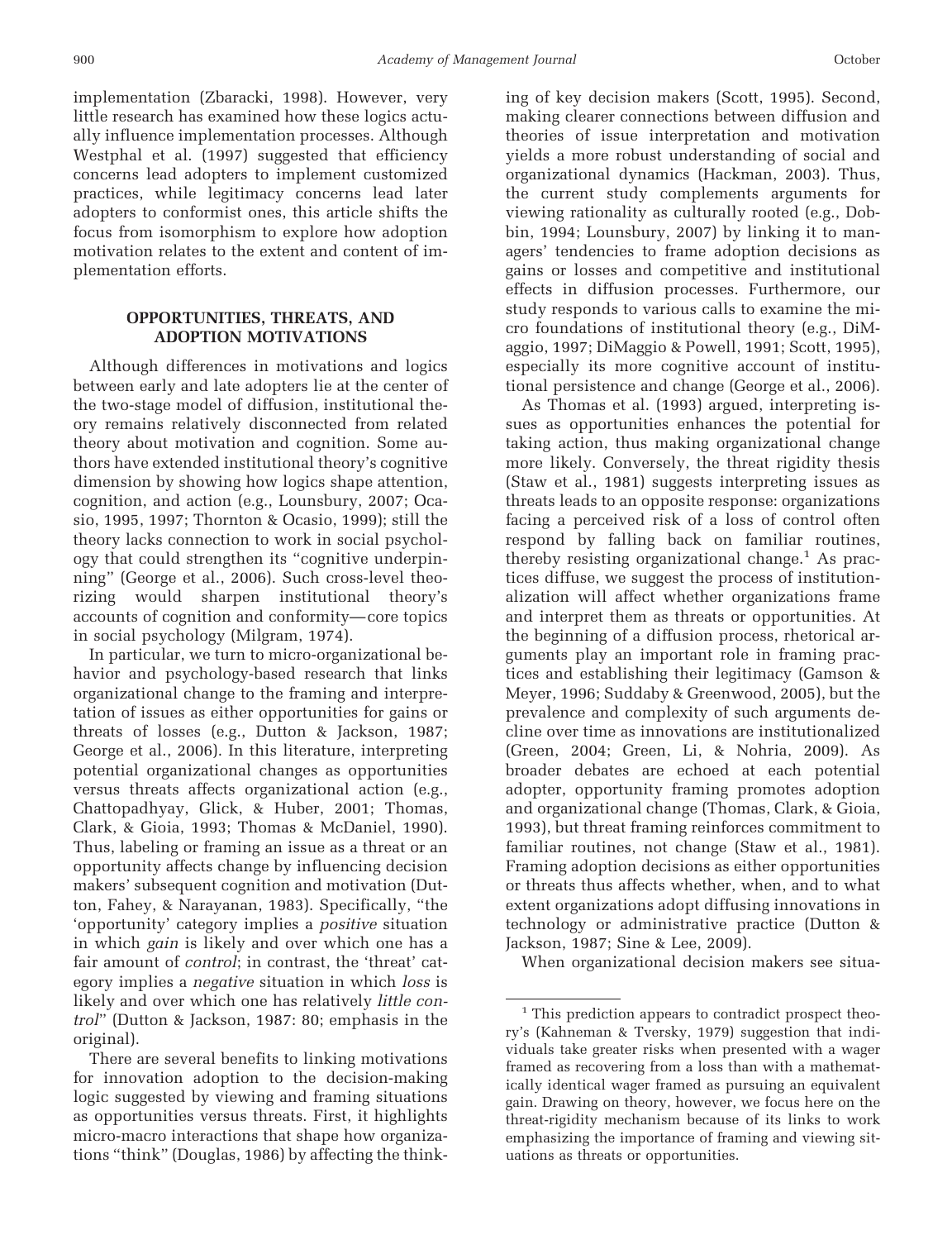tions as opportunities, they are more likely to feel and respond to motivations for achieving gains relative to their current position, but in situations viewed as threats, they are more likely to feel and respond to motivations to avoid losses. For example, early practice adoption is likely when motivations for gain meet with seeing a new practice as an opportunity to beat the competition, but later adoption is likely when motivations to avoid losses combine with viewing a new practice as a threat.

As practices diffuse, institutionalization changes how they are perceived. Early on, practices that promise performance improvement offer organizations opportunities for advantage, but adoption also entails the risks—or threats—associated with organizational change. With diffusion, however, nonadoption presents a competing risk, for two reasons. First, when early adopters realize performance improvements, their successes intensify competitive pressures on nonadopters to follow. Second, diffusion creates social pressures to avoid looking illegitimate. At the same time, learning among organizations can reduce the change-related risks of adoption (Singh, House, & Tucker, 1986).

Finally, using the opportunity and threat concepts is intuitively appealing when considering organizational decisions about whether and when to adopt complex administrative innovations such as TQM. As the careers of senior executives are increasingly tied to the performance of their organizations, the fates of both depend on such decisions. Since the psychological mechanisms relating to threats and opportunities have been shown to operate at various levels, including that of the organization (e.g., Chattopadhyay et al., 2001; Staw et al., 1981), they are attractive for the purposes of understanding organizational adoption decisions.

Thus, we argue that organizational decision makers consider both the efficiency and legitimacy dimensions of new practices, and that they can approach adoption decisions with a focus on either preventing losses or promoting gains in either dimension. To illustrate this argument, we mapped decision dimensions (economic versus social) to issue interpretation (opportunities versus threats) to produce a two-by-two matrix useful for understanding adoption motivations. Figure 2 combines these elements to present potential adoption motivations in a simple diagram. Early adopters' motivations appear in the left column; this side of the matrix corresponds to an opportunity view associated with achieving gains. Later adopters' motivations appear in the right column; this side corresponds to a threat view associated with preventing losses.

## **Motivations Associated with an Opportunity Framing**

The conventional diffusion model suggests that early adopters are motivated by efficiency gains



## **FIGURE 2 Motivations for Adopting Innovation**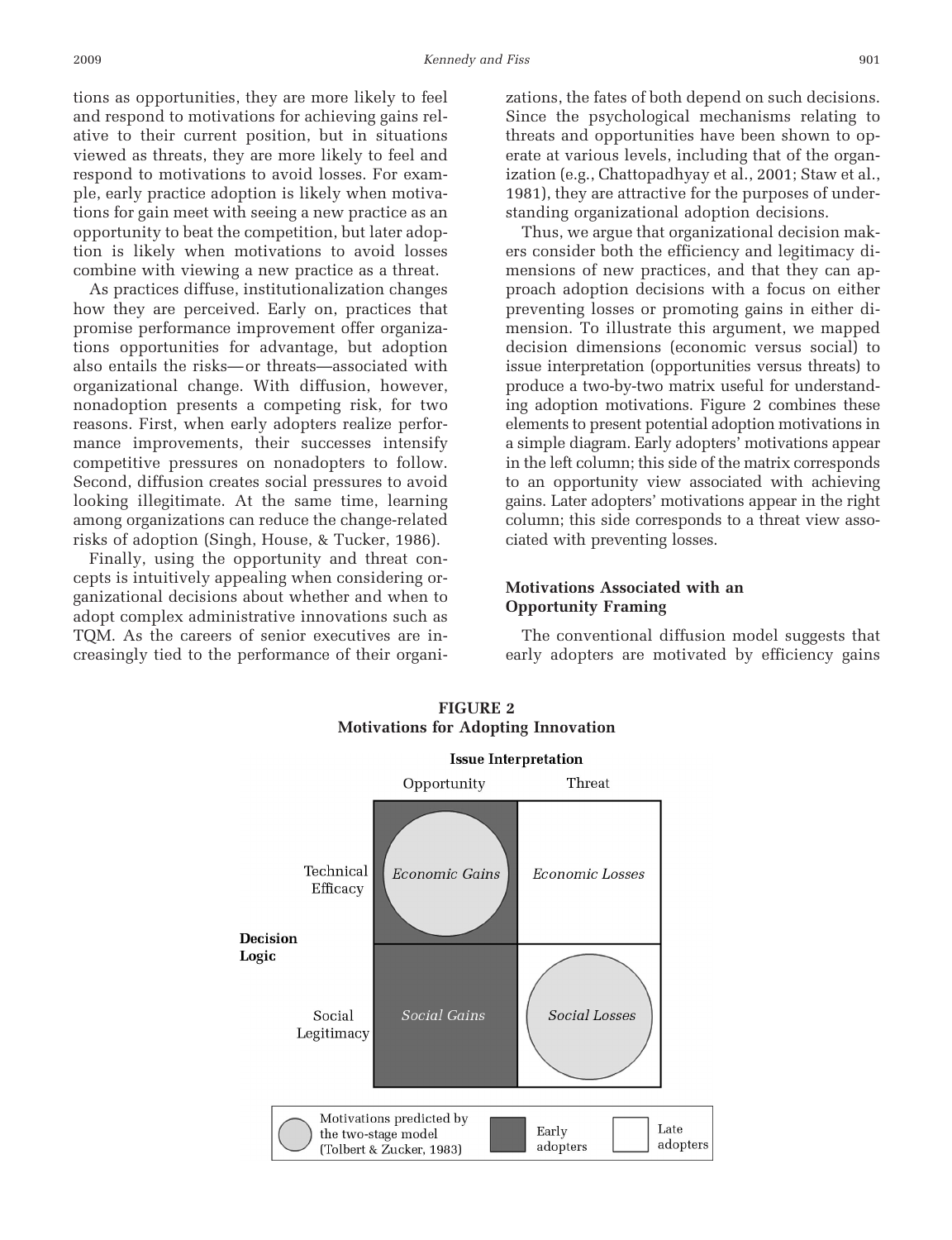(Palmer & Biggart, 2002; Tolbert & Zucker, 1983). This logic for adoption is captured in the top-left cell of the motivation-issue interpretation matrix in Figure 2: adopting organizations are motivated by achieving economic gains. At this point of a diffusion process, adopting the new practice presents an opportunity rather than a threat, because it allows an organization to achieve a performance advantage relative to competitors, since only few organizations have as yet adopted the practice. Connecting this part of the conventional diffusion model with theories of issue interpretation suggests the following hypothesis:

## *Hypothesis 1a. Early adopters are motivated by the perceived opportunity of achieving economic gains.*

In addition, however, early adopters may also be motivated by the prospect of achieving social gains. An organization may adopt an innovation to distinguish itself from other organizations (e.g., Abrahamson, 1991), and to maintain high status vis-à-vis competitors (e.g., Rindova et al., 2006). For example, early adopters of innovations may reap social benefits from being perceived as market leaders. Thus, an organization that is an early adopter may earn the esteem of peers, even to the point of becoming a bellwether for change (Rogers, 1983). Furthermore, being described as a market leader also tends to enhance customers' attitudes toward a firm (Kamins & Alpert, 2004). Organizations that see an issue as an opportunity may thus try to gain legitimacy for new or existing practices in the eyes of key stakeholders and to leverage that legitimacy to gain greater control over their environment (George et al., 2006: 355). In contrast to the conventional two-stage diffusion model, this suggests the following hypothesis for early adopters:

## *Hypothesis 1b. Early adopters are motivated by the perceived opportunity of achieving social gains.*

Of course, early adopters will not benefit from being perceived as leaders in new practices until others have enough familiarity with the new practice to see it as valuable. Thus, emerging categories for classifying innovation need to stabilize before demand for innovations can really grow (Rosa, Porac, Runser-Spanjol, & Saxon, 1999), but for innovations that emerge at the intersection of established category systems (which is the common case), there are typically reference points against which they can be judged (Hargadon & Douglas, 2001), even early on. Organizations may therefore invoke these reference points to frame adoption and give meaning to a practice (Fiss & Zajac, 2006), thus providing frameworks for other

organizations to understand the innovation (Hirsch, 1986; Leblebici, Salancik, Copay, & King, 1991; Strang & Meyer, 1993). Especially when diffusing technologies are not too disconnected from existing technologies or institutional regimes, early adoption can have social significance for both adopters and observers.

The case of TQM is a useful illustration of this process. This management concept had emerged among American companies in the early 1980s and stressed customer focus, continuous improvement, structured problem-solving processes, and employee empowerment (Deming, 1993; Hackman & Wageman, 1995; Juran, 1989). By the time TQM practices began to diffuse among U.S. hospitals in the late 1980s, the idea of TQM as a quality enhancement tool was already well established. As TQM was gaining acceptance in other business sectors, applying such quality management tools to the health care sector became attractive to early adopters interested in distinguishing themselves from their competition. Although early adopters were thus likely motivated by seeing TQM as an opportunity for achieving social gains, the increasing diffusion of TQM would set in motion a bandwagon process similar to that for efficiency motivations. As TQM diffused more widely, the gains from being perceived as a market leader diminished, and the threat of being perceived as a laggard increased. Later adopters would thus no longer be motivated by a view of TQM adoption as an opportunity, but would instead interpret the lack of TQM adoption as a threat and adoption as a way to avoid legitimacy losses.

#### **Motivations Associated with a Threat Framing**

When both early adopters and others who learn about their experiences see innovations as beneficial to performance, diffusion accelerates, leading to the well-known S-shape of the diffusion curve. Though early adopters are guided by the view of adoption as an opportunity to realize gains vis-à-vis their competitors, wider diffusion triggers a second process. As other organizations experience increased competitive pressure from early adopters, they will likewise be motivated to adopt the diffusing practice, thus setting into motion a competitive bandwagon (Abrahamson & Rosenkopf, 1993; Katz & Shapiro, 1987). This part of the process is represented by the top-right cell of Figure 2. As diffusion proceeds and more organizations adopt a new practice, the competitive advantage associated with adoption diminishes, eventually restoring competitive parity by moving all adopters up to a higher performance plateau.

However, those organizations that have not adopted the new practice then face a competitive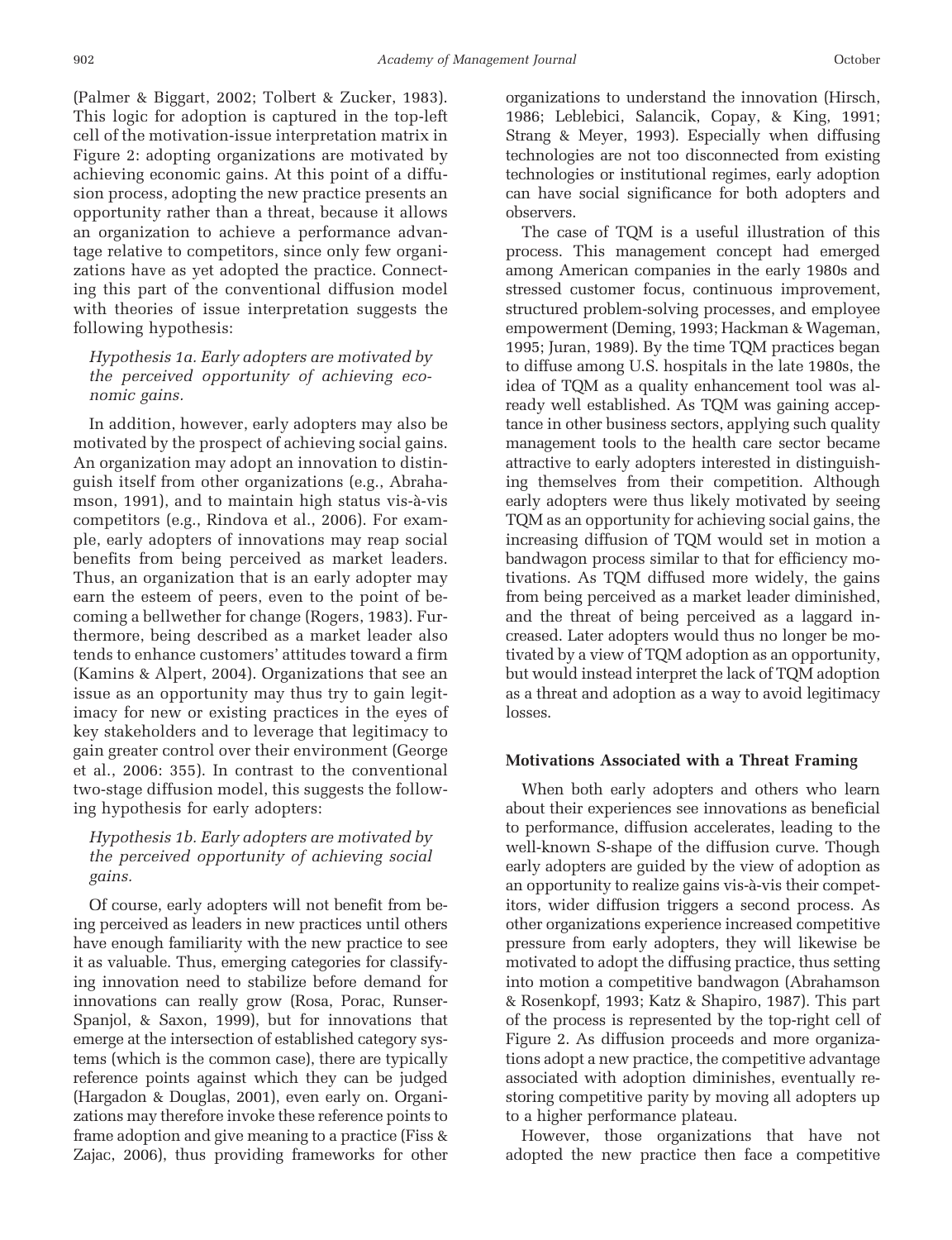disadvantage as they find themselves below the new performance plateau and thus in a poorer situation than under the prior status quo. In contrast to the dominant institutional diffusion model, these arguments suggest that, like early adopters, later adopters are also motivated by efficiency considerations, although the interpretation of the new practice would change from opportunity to threat in response to the dynamic nature of the diffusion process. In other words, the process creates pressures for later adopters that shift how they are likely to frame the situation—it both reduces the likelihood of gains and increases the risk of losses. As practices diffuse, therefore, later adopters are more likely to frame them as threats.<sup>2</sup> Thus, we propose:

## *Hypothesis 2a. Later adopters are motivated by the perceived threat of incurring economic losses.*

Finally, according to the conventional diffusion model, widespread adoption of a practice contributes to its perceived legitimacy, thus creating normative pressures to adopt and thereby avoid the sanctions that come with being seen as illegitimate (Abrahamson, 1991; Tolbert & Zucker, 1983). These arguments, which lie at the center of the conventional diffusion account, are presented in the bottom-right cell of Figure 2. They are based on the premise that a diffusing practice tends to acquire legitimacy and thereby eventually becomes perceived as the appropriate way of organizing, with later adopters implementing the practice in order to conform to emergent norms (e.g., Carroll & Hannan, 1989; Meyer & Rowan, 1977; Zucker, 1977). Failing to conform raises the prospect of social sanctions for being out of step with what has become legitimate and standard. As George et al. (2006) argued, organizations threatened with legitimacy losses are likely to copy successful actors to achieve legitimacy in the eyes of key stakeholders and rigidly engage in isomorphic actions that are the most easily available solutions to the problem posed by that threat. Restating this conventional institutional argument in terms of issue framing leads us to the following hypothesis:

*Hypothesis 2b. Later adopters are motivated by the perceived threat of incurring social losses.*

#### **ADOPTION MOTIVATIONS AND IMPLEMENTATION**

In response to several calls for more attention to practice implementation (Ansari, Fiss, & Zajac, 2010; Cool, Dierickx, & Szulanski, 1997; Glick & Hays, 1991; Whitten & Collins, 1997; Zbaracki, 1998), a growing number of studies have argued for studying this issue by examining cases of partial or incomplete practice implementation, a phenomenon seen in the diffusion of practices such as civil rights legislation in the workplace (Edelman, 1992), long term incentive and stock repurchase plans (Westphal & Zajac, 1994, 1998, 2001), the staffing of recycling programs (Lounsbury, 2001), and accounting standards and financial control systems (Fiss & Zajac, 2006). This research has established a number of factors that influence the likelihood of incomplete implementation, but adoption motivation has yet to be linked to extent of implementation. Specifically, it would appear that adopters' reasons for taking up new practices should reach beyond the moment of adoption to affect how far they go in actual implementation.

Again, applying theories of issue interpretation offers new insights into the relationship between motivation and implementation. For instance, prior research suggests that interpreting an issue as an opportunity facilitates organizational change by enhancing the potential for action (e.g., Thomas et al., 1993). In a complementary fashion, the threat-rigidity hypothesis suggests that organizations perceiving a situation as a threat will respond by falling back on familiar routines and becoming rigid, which leads to restrictions in information and conservation of resources (e.g., Staw et al., 1981). In situations where decision makers perceive their organizations as threatened, these arguments suggest that they are likely to reinforce the rigidity of familiar routines (Gilbert, 2005) by actions such as cutting costs and tightening budgets (Chattopadhyay et al., 2001; Thomas et al., 1993).

In parallel with previous arguments regarding adoption motivations, we thus argue that a perception of opportunity or threat likewise affects implementation. Specifically, when motivated by achieving gains believed to be associated with practice adoption, the perceived opportunity to realize expected performance gains should lead organizations to work harder to implement than organiza-

<sup>2</sup> These arguments do not depend on the assumption that diffusing practices are, in all cases, producing measurable performance gains. Rather, our arguments allow for the possibility that diffusing practices may be performance-neutral, or even have negative performance implications (Abrahamson, 1991; Strang & Macy, 2001). What matters here is that adopting organizations perceive diffusing practices as relevant to competition, either technically or socially, regardless of whether the practices are found to lead to higher performance through some direct or vicarious learning process (Cyert & March, 1963).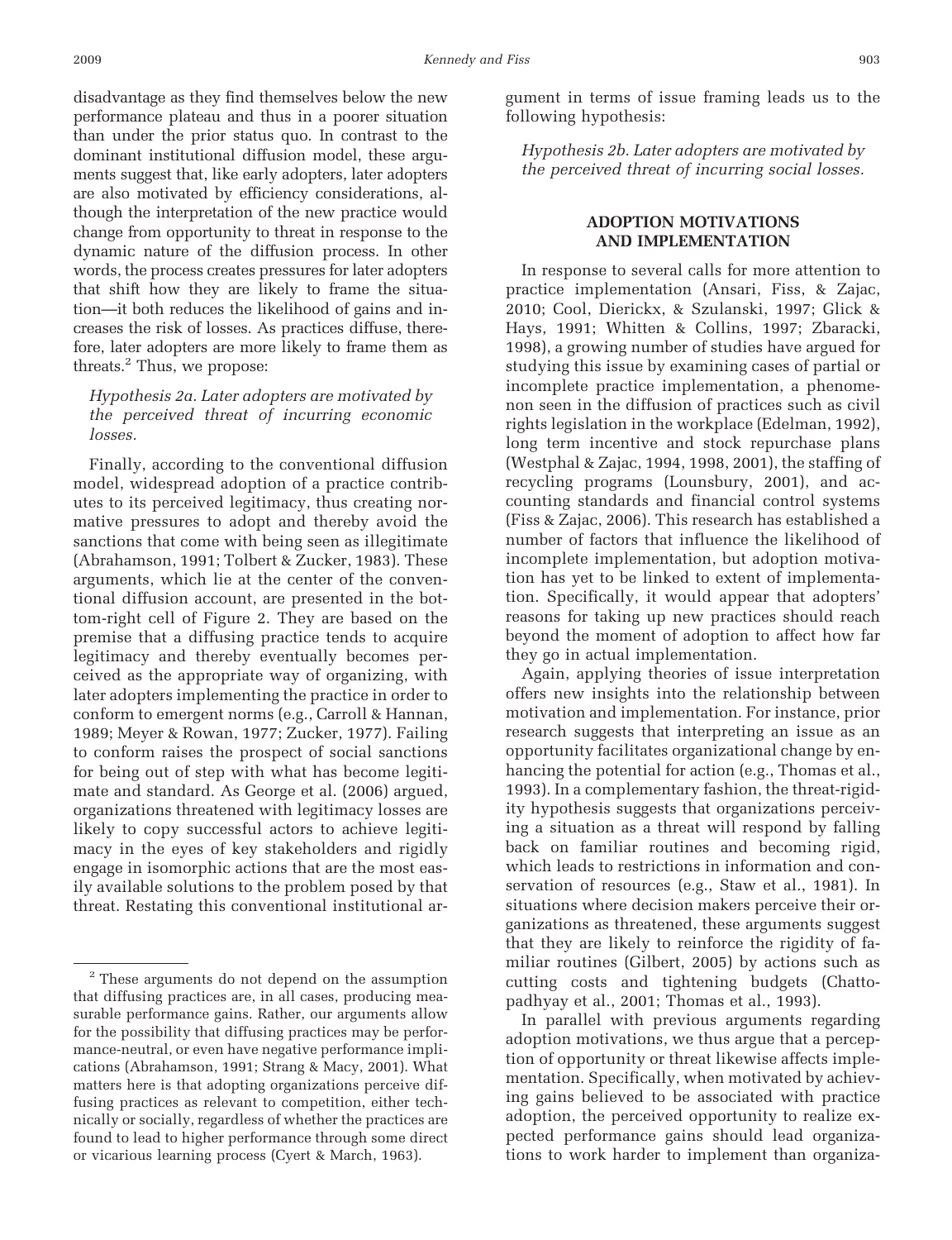tions that see no such benefits. Similarly, when motivated by avoiding losses believed to be associated with a diffusion of a new practice, the threat of losses associated with being perceived as bucking the adoption trend should be associated with working less hard to implement—doing only enough to avoid the stigma of being out of step. This scenario is consistent with the threat-rigidity hypothesis (Staw et al., 1981) and work regarding issue interpretation (Thomas et al., 1993; Whetten, 1988). Thus, we suggest the following hypotheses:

*Hypothesis 3a. A motivation to achieve social and economic gains is associated with moreextensive practice implementation.*

*Hypothesis 3b. A motivation to avoid social and economic losses is associated with lessextensive practice implementation.*

Finally, note that our arguments go beyond previous research by suggesting that implementation will vary with respect to not only customization (Westphal et al., 1997), but also the extent of practice implementation.

#### **DATA AND METHODS**

The data for this study come from the National Survey of Hospital's Efforts to Improve Quality conducted by the American Hospital Association (AHA) in 1993. The purpose of the study was to "gather information on how hospitals view and improve the quality of patient care they provide" (AHA, 1993). A questionnaire was sent directly to the CEOs of all U.S. community, general surgical hospitals. The instructions requested that the CEOs fill out the questionnaire personally. The leaders of 3,303 hospitals responded to the 5,492 surveys were sent out—a response rate of 60 percent. Of the responding hospitals, 2,230 had adopted some form of TQM. The survey included general questions on hospital size and staff and on competitive conditions and questions relating specifically to TQM, including the type of program in use (if any), reasons for implementing TQM, and implementation activity at a variety of organizational levels.<sup>3</sup>

Our setting and choice of data had two important advantages. First, the data set we used is the same as that used in one of the most highly cited and influential studies of the two-stage diffusion model (i.e., Westphal et al., 1997). Using the same data as this "classic" study allowed us to control for the

<sup>3</sup> Access to these data was generously provided by Professor Stephen Shortell, the principal investigator of the original survey.

effects of context and era, eliminating the possibility that different results were a simple function of differences on these dimensions. Accordingly, we are able to make a much stronger case for expanding this original model using the same data than if we had used different data.

Second, the data set is particularly appropriate for our purposes, since it contains information on adoption timing, the motivation for TQM adoption decisions, and TQM implementation, thus allowing a rich examination of how the two logics of efficiency and legitimacy affected both adoption and implementation of practices.

## **Variables**

*Dependent variables.* Testing our various hypotheses required two sets of dependent variables: a subset reflecting the *motivation* for adoption and another reflecting the extent of *implementation.* Our measure of adoption motivation was based on a series of survey items asking a CEO, "On a scale of 1 to 7, how important were each of the following reasons for your hospital's decision to implement CQI/TQM?"4 The measure then listed eight items that relate to economic and social gains and losses as reasons for TQM adoption: (1) *loss of market share*, (2) *competition from other hospitals/HMOs*, (3) *improve the technical quality of care provided*, (4) *improve productivity*, (5) *be perceived as a market leader*, (6) *improve service quality*, (7) *improve patient satisfaction*, and (8) *influence of the Joint Commission on Accreditation of Healthcare Organizations (JCAHO)* (listed in order of appearance in the survey). In contrast to the questions used in prior studies, this series of items has the significant advantage of allowing researchers to directly tap motivations for adoption rather than have to infer such motivations from other behavior.

We initially classified these items as follows. Regarding economic motivations, we followed previous research in broadly defining efficiency as relating to improving organizational performance and internal functioning (Tolbert & Zucker, 1983; Westphal et al., 1997). Four adoption reasons listed above related directly to TQM as an opportunity for achieving gains in performance and internal functioning: improve productivity, improve the technical quality of care provided, improve service quality, and improve patient satisfaction. Regarding the threat of economic losses, the AHA offered two adoption reasons relating to the avoidance of com-

<sup>4</sup> "CQI" refers to "continuous quality improvement," a structured approach to implementing TQM.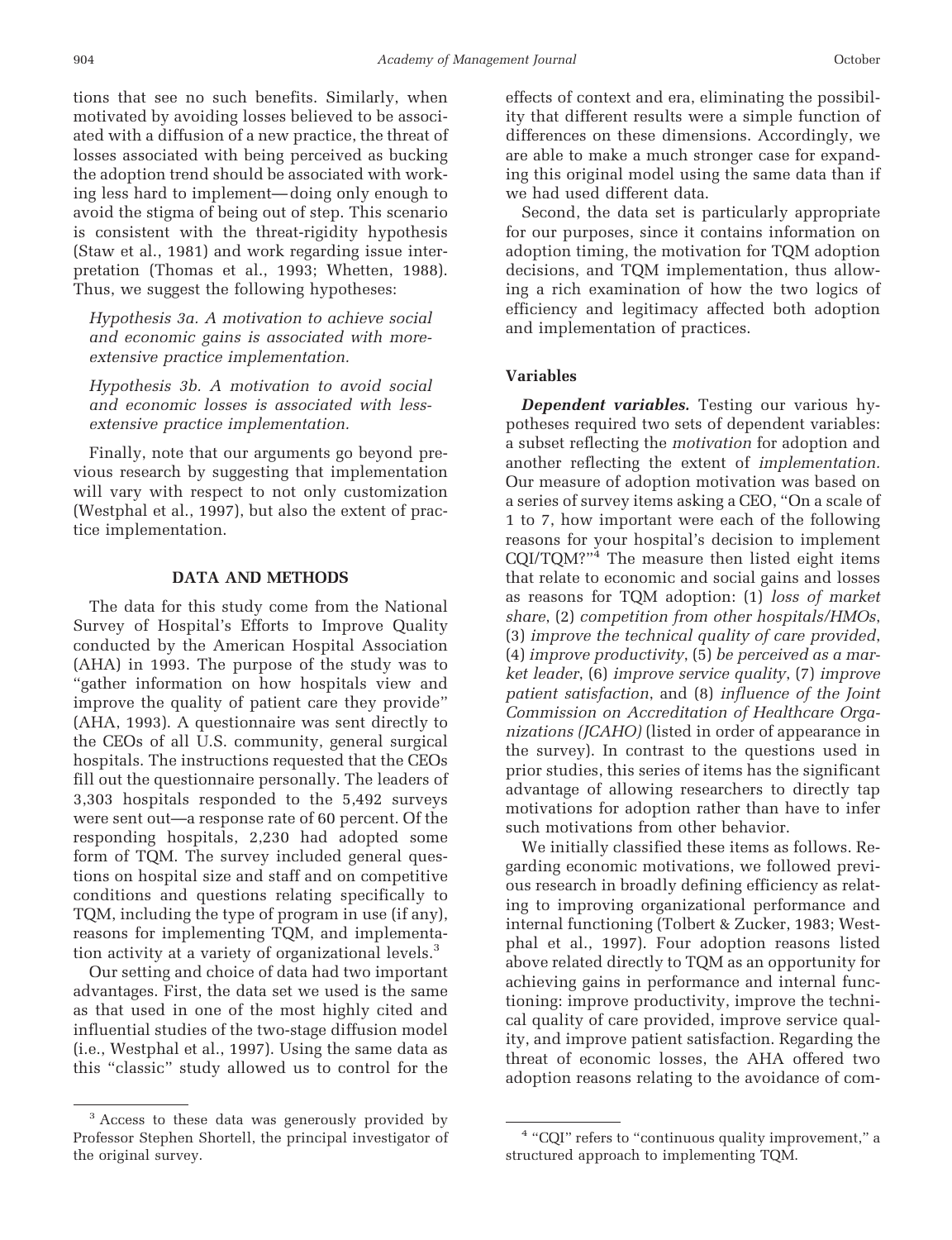petitive disadvantage: loss of market share and competition from other hospitals/HMOs.

Regarding social gains and losses, one item related to achieving social gains in the eyes of other constituencies—"to be perceived as a market leader." On the other hand, regulatory agencies such as the JCAHO exerted considerable coercive pressure on hospitals to implement TQM practices (e.g., Levin & Christmann, 2006). Therefore, if a hospital cited JCAHO influence as important, we took this to indicate a view of TQM adoption as a way to avoid social losses.

To further validate whether these measures tapped the constructs of economic and social gains and losses, we took a two-step approach. Our first step was to conduct a series of ten qualitative interviews to better understand how organizational decision makers would interpret the items. For this purpose, we contacted a sample of executives from the health care and other industries, such as consulting, software, and finance. All of those interviewed had experience in either adoption or implementation of new practices in their organizations. Before the interviews, we provided these executives with the questions we used to construct our measures. During the interviews, we elicited the executives' interpretation of these items—specifically, whether the items did indeed relate to social and economic gains or losses, or whether they could be misinterpreted. Interviews lasted an average of 30 minutes.

In a second step, we created a survey instrument to further assess whether the eight items we had identified cleanly tapped into the two dimensions of gains/losses and economic/social. This survey instrument included all of the original eight items. To measure whether they tapped our constructs of a gain/loss orientation, we asked whether each item would fit with either pulling ahead of the competition (gain) or keeping up with the competition to avoid falling behind (loss). Alternatively, to measure whether the items tapped into our constructs of economic versus social goals, we asked whether each item would indicate a desire to either do better in some aspect of their internal operations (economic goal) or look good by communicating quality to external audiences (social goal). Respondents were given two tasks: one of sorting an item into either one of the two options and the other of rating each item using a five-point scale with the two options at the end points (1/5) and the middle (3), indicating that the measure was equally associated with both reasons. We alternated the way in which these measures were presented to the respondents.

We then administered this survey instrument to 25 physicians currently enrolled in an executive MBA program in North America. These respondents were especially helpful in a closer assessment of survey item interpretation because they were all very familiar with TQM as applied in medicine, and many also held significant administrative roles in their practice groups or hospitals.

The results of the qualitative interviews indicated that the options "be perceived as a market leader" and "influence of JCAHO" clearly dealt with social rather than economic issues, and furthermore, that the two differed in that the first reflected a focus on achieving gains, and the second, a focus on avoiding losses. The same results also emerged from our survey data, as both items were consistently checked as being indicating social goals rather than technical ones (means of 0.2 and 0.2; coded as  $0 =$  "social goals",  $1 =$  "technical goals"). Likewise, both items contrasted very well with the more economically oriented items (means from 0.5 to 0.8). In addition, and as predicted, both items differed from each other in that one tapped into a focus on achieving gains, and the other tapped into a focus on avoiding losses (e.g., means of 0.3 and 0.8, respectively;  $0 =$  "focus on gains,"  $1 =$  "focus on avoiding losses"). Thus, these two single-item measures were substantively confirmed by both the qualitative interviews and the survey of medical professionals in the MBA program.

Regarding the measures of an economic orientation, our qualitative interviews indicated that only two items cleanly tapped the constructs we intended to capture here: *improve productivity* and *loss of market share*. Other items were perceived as more ambiguous. The results of our survey further confirmed these findings, with these two items again clearly tapping economic issues (means of 1.0 and 0.8;  $0 =$  "social goals,"  $1 =$  "technical goals"). Results for other measures were much more ambiguous, with scores around 0.5 and 0.6; thus, we did not retain these indicators.

Both interviews and survey thus indicated that four measures were useful and valid indicators of the constructs we wanted to capture: (1) improve productivity (economic gains), (2) loss of market share (economic losses), (3) be perceived as a market leader (social gains), and (4) influence of JCAHO (social losses).

To further assess these measures, we conducted a principal component factor analysis (with varimax rotation) of these four items. The results indicated a two-factor solution in which three of the four items showed very good loadings (.77–.96) and the fourth item (loss of market share) loaded on the predicted factor (economic losses) but also partially on the other (economic gains). We therefore residualized this measure to remove any shared variation with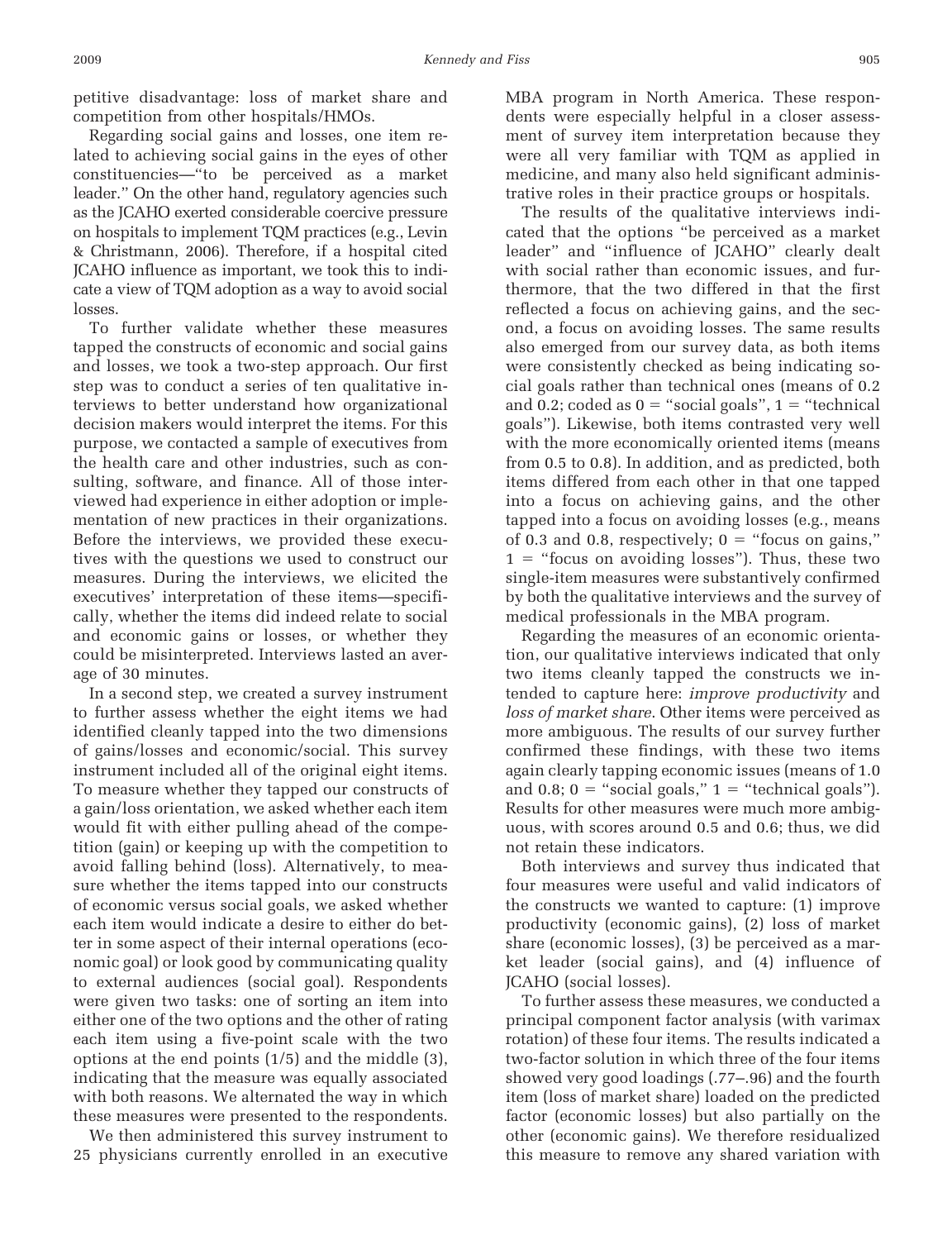the second factor (e.g., Fiss & Hirsch, 2005). To do so, we regressed this item on the two measures of social and economic gains and then subtracted the predicted values from the actual values, leaving the measure with only its unique variation related to economic losses. Using this improved measure resulted in a two-factor solution with all items loading cleanly on the two factors. Table 1 shows loadings and eigenvalues/variances.

As the factor loadings show, improving productivity and being perceived as a market leader load highly on factor 1 (gains), and loss of market share and influence of regulatory agencies load highly on factor 2 (losses). Results also indicate a clean separation between the factors, as shown by the simultaneous low loadings on the alternative factor. These results further confirm the validity of our measures of economic and social gains and losses as reasons for TQM adoption.

Our second set of dependent variables relates to the extent of TQM implementation among hospitals. We measured the extent of practice implementation using three different indicators. (Detailed items for each of these indicators are listed in the Appendix.) The first indicator is a survey item that asked CEOs to indicate, on a scale from 1 to 10, "the extent to which you believe that *at this point in time* CQI/TQM philosophy, principles, and methods have been implemented throughout your hospital" (emphasis in the original). This item is thus an overall indicator of the progress of implementation for a whole organization. The second indicator focused on implementation efforts related to management and personnel. We used two variables here that capture the percentage of senior managers and fulltime-equivalent personnel at the hospital that had received formal quality improvement training.

Finally, we used as a third indicator the overall score on the use of TQM tools in a hospital. This

| <b>TABLE 1</b>                                                  |
|-----------------------------------------------------------------|
| Results of Factor Analysis of Adoption Motivations <sup>a</sup> |

| <b>Items</b>                                      | <b>Factor 1</b> | Factor 2 | Uniqueness |
|---------------------------------------------------|-----------------|----------|------------|
| Improve productivity                              | 0.83            | 0.09     | 0.31       |
| Loss of market share                              | 0.05            | 0.75     | 0.44       |
| Be perceived as<br>market leader                  | 0.83            | $-0.04$  | 0.30       |
| Influence of JCAHO                                | $-0.01$         | 0.75     | 0.43       |
| Eigenvalue                                        | 1.40            | 1.11     |            |
| Proportion                                        | 0.35            | 0.28     |            |
| Likelihood ratio test<br>chi-square ( <i>df</i> ) | $303.88(6)$ *** |          |            |
|                                                   |                 |          |            |

<sup>a</sup> Significant loadings are shown bold. \*\*\*  $p < .001$ 

measure was calculated as the average number of tools used divided by the possible number of tools used. A total of ten tools were part of this item; examples include Pareto diagrams, histograms, and process flow charts. We further weighted this measure by whether each tool was used by many, few, or no departments/teams at all, thus capturing both the number of tools used and the extensiveness of their use across departments and teams. In combination, these measures tapped how extensively TQM was implemented in a hospital overall, how far training in TQM had progressed, and how many different aspects of TQM were integrated within the various departments of the hospital.<sup>5</sup>

*Independent variables.* We measured early adoption as an ordinal variable (coded 0 if a hospital began using TQM less than two years ago, 1 for more than two years ago but less than four years ago, and 2 for more than four years ago). We conducted additional analyses using a dichotomous measure of adoption time similar to that used by Westphal et al. (1997), dividing early and late adopters at approximately the midpoint of the observed adoption period and so grouping very early adopters (about 4 percent of all adopters) with early adopters. Using the alternative measure had essentially no effect on results. Finally, in our analyses of implementation, we used our measures of motivation described above as the independent variables.

*Control variables.* The size of an organization has been found to affect the speed of adoption (e.g., Hannan & McDowell, 1984). Following previous research (Westphal et al., 1997), we therefore controlled for hospital size using the total number of staffed beds. Results were identical whether we used this untransformed measure or a logged measure. Also in keeping with previous research, we

<sup>5</sup> Besides the four measures reported here, we further developed two additional measures of implementation. The first assessed the maturity of TQM implementation and was calculated as the number of TQM activities the hospital was currently engaged in. The item included a total of ten such activities, ranging from benchmarking to the formation of project teams and the incorporation of TQM in reward and performance-appraisal systems. The second additional measure was the number and percentage of clinical review activities a hospital was involved in, including the use of clinical and cost data in reviewing physician privileges and credentials, patient satisfaction surveys, and organized case management. We obtained very similar results for these additional measures, indicating that we captured a broad spectrum of implementation activities relating to the scope and pace of implementation (Amis, Slack, & Hinings, 2004). Results are available from the authors on request.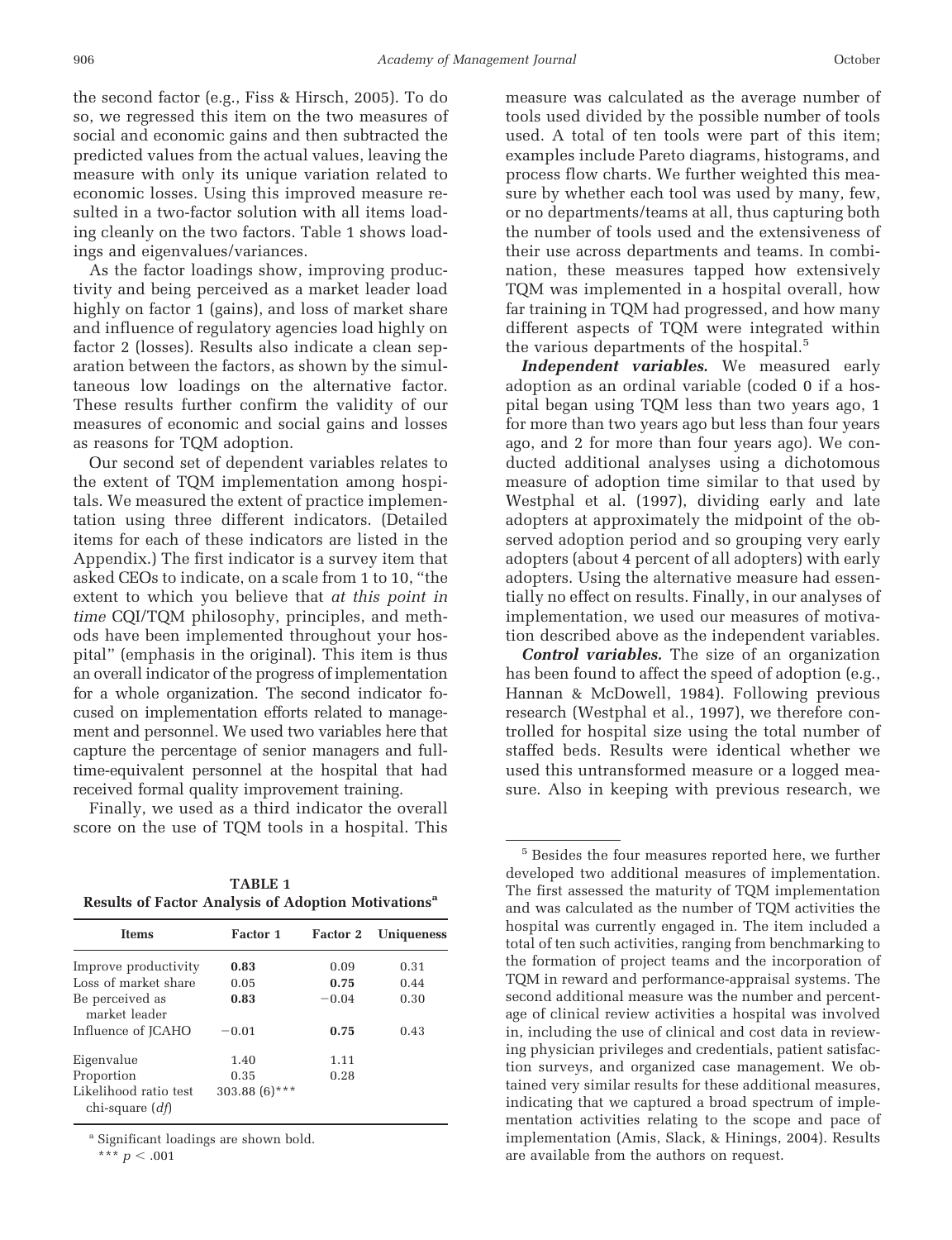included dummy variables indicating whether a hospital belonged to a multihospital system under common ownership or a strategic alliance involving contractual agreements (Levin & Christmann, 2006; Westphal et al., 1997). Such network ties may provide access to the experiences of other organizations, possibly affecting hospitals' likelihood of adopting TQM practices. Since the technological sophistication and knowledge base of a hospital may also influence its likelihood of implementing new practices, we added two control variables that assessed this sophistication. The first such variable assessed whether the hospital performed high-technology services in-house. These services included stereotactic radiosurgery, magnetic resonance imaging (MRI), position emission tomography (PET), single photon emission computed tomography (SPECT), kidney transplants, other organ transplants, tissue transplants, and bone marrow transplants (Westphal et al., 1997). We combined these into an index of technological sophistication that showed strong reliability ( $\alpha = .83$ ). The second measure is a dummy variable, coded 1 for a teaching hospital (i.e., one approved by the Accreditation Council for Graduate Medical Education to train medical residents) (Levin & Christmann, 2006).

To guard against the possibility that competitive pressures from health maintenance organizations (HMOs) influenced our findings, we furthermore controlled for the number of competing hospitals and HMOs in a hospital's area. Finally, since maturation and experience with a practice are likely to influence extent of implementation, we controlled for the time of adoption in the models that focus on implementation.

#### **Analysis**

Since we employed multiple dependent variables, our analysis proceeded in two steps. In the first step, we used ordinary least square (OLS) regression to estimate the relationship between early adoption and motivation, using different motivations as dependent variables in a series of equations.<sup>6</sup> Because these equations used the same independent variables, we additionally estimated models using Zellner's (1962) seemingly unrelated regression (SUR) model, which allows for correlated errors between equations. However, our results were essentially identical. Note also that our analysis was explicitly correlational, not causal; we

<sup>6</sup> We estimated additional models using the natural log of these dependent variables, and our results were essentially unaffected by this transformation.

examined whether early adoption decisions tend to be marked by a concern for social and economic gains and later adoption decisions are marked by a concern for avoiding social and economic losses.7

In a second step, we used OLS to estimate the extent of TQM implementation. Because our dependent variables were percentages and scales, we again log-transformed them. Since we were interested in motivations for adoption, all of our analyses focused on the sample of 2,230 hospitals that actually did adopt TQM management, since only those hospitals provided information on adoption motivations.<sup>8</sup>

#### **RESULTS**

Table 2 presents the descriptive statistics and a correlation matrix for all variables. Table 3 shows the results of OLS and SUR models of the relationship between motivations and adoption period. For each dependent variable, the first model includes only the control variables, the second adds the early adoption variable, and the third shows the result for the same set of variables using the SUR model. The results indicate mixed support for an institutional model of diffusion that suggests different and complementary motivations for adoption over a diffusion process.

Regarding our predictions linking motivation to adoption timing, Hypothesis 1a states that the perceived opportunity of achieving economic gains motivates early adopters. Interestingly, and in contrast to the predictions of the conventional diffusion model, this hypothesis was not supported; the coefficient for early adopters is not significant in models 2 and 3. It appears that early adopters are no more motivated by economic gains than are later adopters. In contrast, we did find support for Hypothesis 1b, which holds that the perceived oppor-

<sup>7</sup> To underscore this point, we conducted further analyses that used motivations as independent variables and adoption timing as the dependent variable. Not surprisingly, our results were substantively identical, regardless of whether independent and dependent measures were reversed.

<sup>8</sup> Though Westphal et al. (1997) used a Heckman selection model to control for possible sample selection bias, the main advantage of this model was to allow estimation of the value of a dependent variable that would be observed in the absence of selection. However, since our interest was instead in the significance of the independent variables, modeling adopters separately was more appropriate, since it was considerably more robust than the selection model, and prediction bias has been shown to be negligible (Manning, Duan, & Rogers, 1987).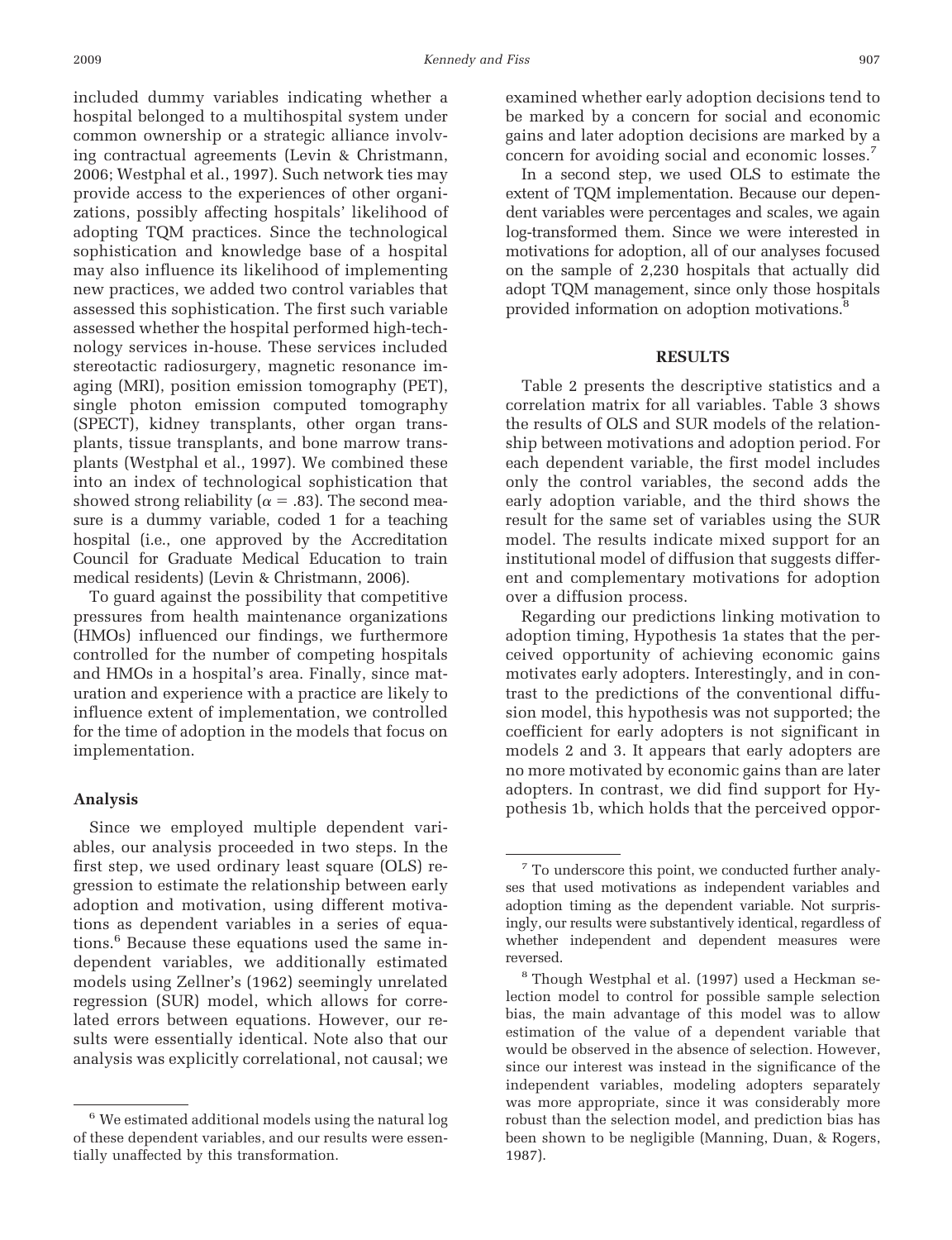| TABLE 2                                                                  |  |
|--------------------------------------------------------------------------|--|
| Descriptive Statistics and Pearson Correlation Coefficients <sup>a</sup> |  |

| <b>Variables</b>                                  | Mean   | s.d.   | 1       | $\mathbf{2}$ | 3   | 4                         | 5                                     | 6   | 7                   | 8           | 9      | 10               | 11     | 12                          | 13               | 14 15 |  |
|---------------------------------------------------|--------|--------|---------|--------------|-----|---------------------------|---------------------------------------|-----|---------------------|-------------|--------|------------------|--------|-----------------------------|------------------|-------|--|
| 1. Early adopters                                 | 0.31   | 0.54   |         |              |     |                           |                                       |     |                     |             |        |                  |        |                             |                  |       |  |
| 2. Economic gains                                 | 5.54   | 1.20   | $-.04$  |              |     |                           |                                       |     |                     |             |        |                  |        |                             |                  |       |  |
| 3. Social gains                                   | 5.20   | 1.65   | .06     | .38          |     |                           |                                       |     |                     |             |        |                  |        |                             |                  |       |  |
| 4. Economic losses                                | 3.01   | 1.21   | $-.07$  | .07          | .02 |                           |                                       |     |                     |             |        |                  |        |                             |                  |       |  |
| 5. Social losses                                  | 4.58   | 1.82   | $-.17$  | .05          | .01 | .13                       |                                       |     |                     |             |        |                  |        |                             |                  |       |  |
| 6. Hospital size                                  | 226.98 | 197.02 | .15     | $-.02$       | .08 |                           | $-.12 - .11$                          |     |                     |             |        |                  |        |                             |                  |       |  |
| 7. Alliance membership                            | 0.33   | 0.47   | .06     | .03          |     | $.08 - .02 - .06$         |                                       | .23 |                     |             |        |                  |        |                             |                  |       |  |
| 8. System membership                              | 0.45   | 0.50   | .09     | .01          |     | $.05 - .07 - .01$         |                                       | .15 | $-.01$              |             |        |                  |        |                             |                  |       |  |
| 9. Technological sophistication                   | 0.52   | 0.63   | $.02\,$ | $-.03$       |     | $.01 - .03 - .05$         |                                       | .21 | .04                 | .11         |        |                  |        |                             |                  |       |  |
| 10. Teaching hospital                             | 0.10   | 0.30   | .07     | $-.02$       | .03 |                           | $-.07-.09$                            | .57 | .11                 | .02         | .18    |                  |        |                             |                  |       |  |
| 11. Competition from HMOs                         | 5.49   | 7.54   | .00.    | .01          | .03 | .08                       | .01                                   | .20 | .04                 | .07         | .12    | .13              |        |                             |                  |       |  |
| 12. Competition from other<br>hospitals           | 4.56   | 4.44   | .06     | .01          | .05 | .03                       | $-.07$                                | .24 | .09                 | .07         | .06    | .25              | .25    |                             |                  |       |  |
| 13. Extent TQM implemented<br>throughout hospital | 4.03   | 2.50   | .23     | .04          |     | $.07 - .04$               | .03                                   |     | $-.05$ $-.04$ $.02$ |             |        | $.00 - .04$      | .02    | .01                         |                  |       |  |
| 14. Percent senior management<br>trained          | 87.84  | 25.46  | .07     |              |     |                           | $.06 \t .08 - .04 - .08 - .04$        |     |                     | $.00$ . 00. |        |                  |        | $.02 - .06 - .03 - .01$ .09 |                  |       |  |
| 15. Percent FTE staff trained                     | 27.11  | 32.22  | .24     |              |     |                           | $0.00$ $0.04$ $-0.06$ $-0.10$ $-0.03$ |     |                     | $.02$ $.11$ | $-.02$ | .00 <sub>1</sub> | $-.06$ | $.02\,$                     | .26              | .24   |  |
| 16. Use of TQM tools by teams/<br>departments     | 2.05   | 0.45   | .27     |              |     | $.08$ $.12$ $-.09$ $-.11$ |                                       | .25 |                     | $.13$ $.12$ | .04    | .12              | .04    |                             | .08. 14. 16. 08. |       |  |

 $n = 1,705$ .

tunity of social gains motivates early adopters, as indicated by the positive and significant coefficients for early adopters in models 5 and 6.

Hypothesis 2a states that the perceived threat of incurring economic losses motivates later adopters. Again, we find support for this hypothesis. As shown in models 8 and 9, hospitals that were early adopters were significantly less likely to indicate

competition as important to their adoption decisions. We also found support for Hypothesis 2b, the prediction that the perceived threat of social losses related to appearing illegitimate motivates later adopters. The coefficients for early adopters are again significant and negative in models 11 and 12. In sum, three of the four hypotheses relating to the different effects of adoption motivations were supported.

**TABLE 3 Results of Regression Models Predicting Motivation for TQM Adoptiona**

|                               |          |                  |         | <b>Economic Gains</b> |         |                 |                  |        | <b>Social Gains</b> |                  |            |                  |
|-------------------------------|----------|------------------|---------|-----------------------|---------|-----------------|------------------|--------|---------------------|------------------|------------|------------------|
| <b>Independent Variables</b>  | Model 1  |                  |         | Model 2               |         | Model 3         | Model 4          |        | Model 5             |                  | Model 6    |                  |
| Early adopters                |          |                  | $-0.10$ | (0.06)                | $-0.10$ | (0.06)          |                  |        | $0.14*$             | (0.08)           | $0.14*$    | (0.08)           |
| Hospital size                 | $-0.00$  | (0.00)           | $-0.00$ | (0.00)                | $-0.00$ | (0.00)          | $0.00*$          | (0.00) | 0.00                | (0.00)           | 0.00       | (0.00)           |
| Alliance membership           | 0.08     | (0.06)           | 0.09    | (0.06)                | 0.09    | (0.06)          | $0.23**$         | (0.09) | $0.22*$             | (0.09)           | $0.22*$    | (0.09)           |
| System membership             | 0.05     | (0.06)           | 0.05    | (0.06)                | 0.05    | (0.06)          | 0.13             | (0.08) | 0.12                | (0.08)           | 0.12       | (0.08)           |
| Technical sophistication      | $-0.05$  | (0.05)           | $-0.05$ | (0.05)                | $-0.05$ | (0.05)          | $-0.03$          | (0.07) | $-0.03$             | (0.07)           | $-0.03$    | (0.07)           |
| Teaching hospital             | $-0.04$  | (0.12)           | $-0.05$ | (0.12)                | $-0.05$ | (0.12)          | $-0.15$          | (0.17) | $-0.14$             | (0.17)           | $-0.14$    | (0.17)           |
| Competition from HMOs         | 0.00     | (0.00)           | 0.00    | (0.00)                | 0.00    | (0.00)          | 0.00             | (0.01) | 0.00                | (0.01)           | 0.00       | (0.01)           |
| Competition from<br>hospitals | 0.00     | (0.01)           | 0.00    | (0.01)                | 0.00    | (0.01)          | 0.01             | (0.01) | 0.01                | (0.01)           | 0.01       | (0.01)           |
| Constant                      |          | $5.53***$ (0.06) |         | $5.55***(0.06)$       |         | $5.55***(0.06)$ | $4.90***$ (0.08) |        |                     | $4.88***$ (0.08) |            | $4.88***$ (0.08) |
| Adjusted $R^2$                | .00.     |                  | .00.    |                       | .00.    |                 | .00.             |        | .01                 |                  | .02        |                  |
| $F/\chi^2$                    | 0.72     |                  | 1.05    |                       | 8.46    |                 | $3.29**$         |        | $3.32***$           |                  | $26.73***$ |                  |
| df                            | 7, 1,697 |                  |         | 8, 1, 696             |         |                 | 7, 1,697         |        | 8, 1,696            |                  |            |                  |

<sup>a</sup> Standard errors are in parentheses;  $n = 1,705$ .

 $*$  *p*  $\leq .05$ 

\*\*  $p \le .01$ 

\*\*\*  $p \leq .001$ 

Significance tests are one-tailed for directional hypotheses and two-tailed for control variables.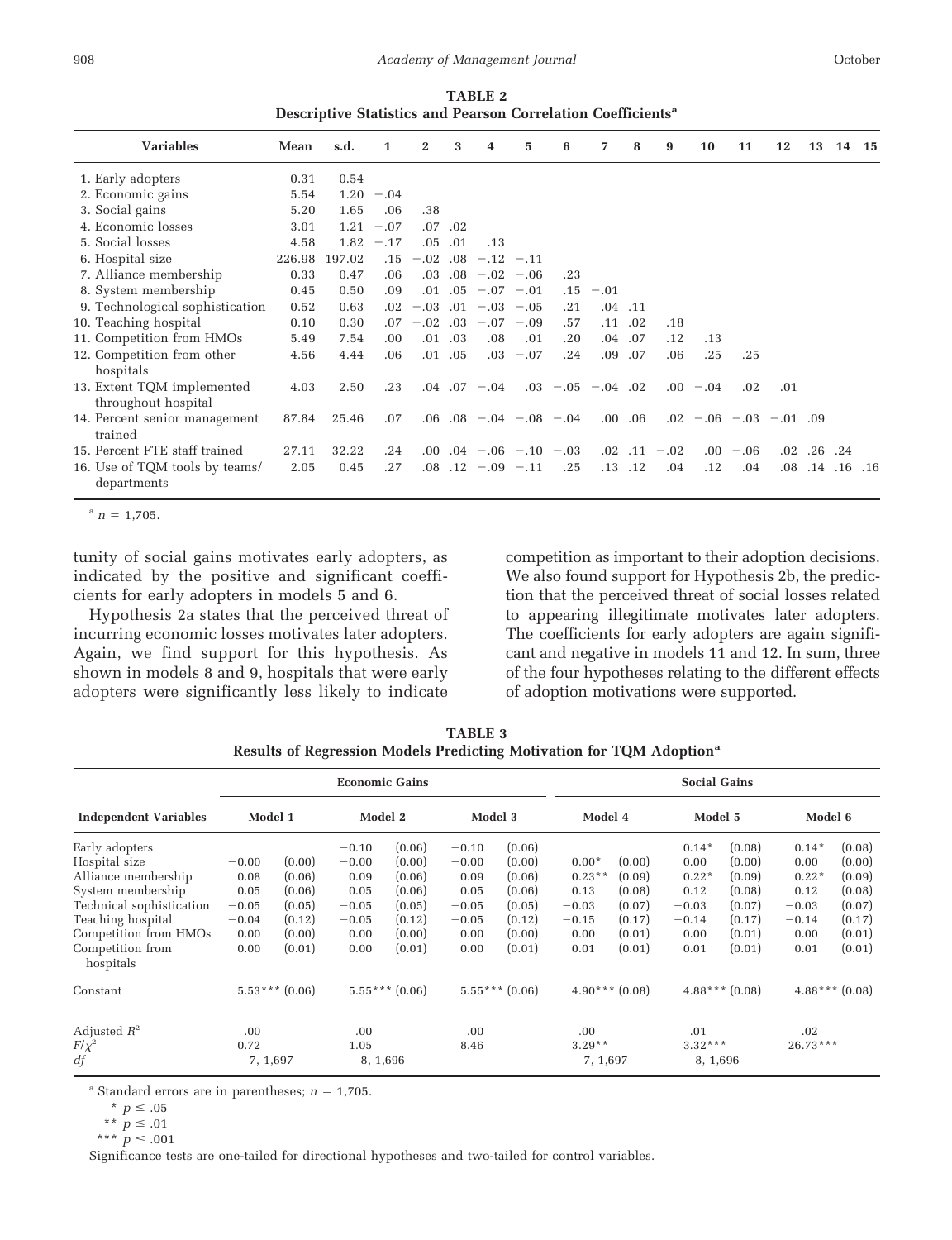Although a test of statistical significance suggests support for three of the four hypotheses, note that overall model fit is not strong. Using Cohen's (1988) definition of small  $(R^2 = .02)$  and medium  $(R<sup>2</sup> = .15)$  effects, the substantive significance of our results clearly falls within the small category. As such, our results raise important questions as to the substantive significance of predictor variables based on the institutional diffusion model. We discuss the implication of these results in more detail below.

Regarding the control variables, the models indicate that competition from HMOs is positively related to both economic and social losses, thus offering further support for the assumption that competition from other firms is an important concern, both economically and socially, in adoption. We also find that alliance membership is correlated with a concern for achieving social gains by means of TQM adoption, indicating that belonging to multihospital alliance apparently also affects motivation for adoption.

Table 4 presents results for the OLS regressions predicting the extent of TQM implementation. Hypothesis 3a states that economic and social gain motivations are positively associated with the extent of practice implementation, and Hypothesis 3b predicts the opposite effect for loss avoidance motivations. The results offer considerable support for Hypothesis 3a. A social gain motivation was positively and significantly associated with implementation in three of the four outcome measures. For economic gains, the findings were slightly less strong, with models 4 and 8 showing significant positive effects, and in models 2 and 6 the coefficients were in the predicted direction but did not reach significance. In sum, five of eight coefficients are positive and significant, thus lending considerable, consistent support to Hypothesis 3a.

Regarding the effect of loss avoidance motivations on implementation, our results indicated strong support for Hypothesis 3b, which predicts that economic and social loss motivations are associated with lower levels of implementation. For economic losses, all four coefficients were negative and significant, although for models 4 and 6 the coefficients dropped to the .10 significance level. For social losses, three of the four coefficients were again negative and significant, also supporting Hypothesis 3b. Overall, seven out of eight coefficients were significant, as predicted, but model fit here was not very strong, with  $R^2$  values comparable to those for the models predicting adoption motivations.

Finally, regarding the control variables for these models, we found the expected significant correlation between early adoption and extent of implementation, suggesting that TQM efforts do mature as hospitals gain experience with them. It also appears that large hospitals showed less extensive implementation, likely owing to the greater cost of such implementation activities. Results indicated that system member hospitals were more likely than other hospitals to train management and per-

**TABLE 3 Continued**

|                                                                                                                                           | <b>Economic Losses</b>                                                                                                                                           |                                                                                                                                                                  |                                                                                                                                             | <b>Social Losses</b>                                                                                                                                            |                                                                                                                                                                 |
|-------------------------------------------------------------------------------------------------------------------------------------------|------------------------------------------------------------------------------------------------------------------------------------------------------------------|------------------------------------------------------------------------------------------------------------------------------------------------------------------|---------------------------------------------------------------------------------------------------------------------------------------------|-----------------------------------------------------------------------------------------------------------------------------------------------------------------|-----------------------------------------------------------------------------------------------------------------------------------------------------------------|
| Model 7                                                                                                                                   | Model 8                                                                                                                                                          | Model 9                                                                                                                                                          | Model 10                                                                                                                                    | Model 11                                                                                                                                                        | Model 12                                                                                                                                                        |
| $-0.00***$ (0.00)<br>0.02<br>(0.06)<br>(0.06)<br>$-0.15*$<br>$-0.02$<br>(0.05)<br>$-0.08$<br>(0.12)<br>$0.02***$ (0.00)<br>(0.01)<br>0.01 | (0.06)<br>$-0.11*$<br>$-0.00$ *** (0.00)<br>(0.06)<br>0.03<br>(0.06)<br>$-0.14*$<br>(0.05)<br>$-0.02$<br>(0.12)<br>$-0.08$<br>$0.02***$ (0.00)<br>(0.01)<br>0.01 | (0.06)<br>$-0.11*$<br>$-0.00$ *** (0.00)<br>0.03<br>(0.06)<br>(0.06)<br>$-0.14*$<br>(0.05)<br>$-0.02$<br>(0.12)<br>$-0.08$<br>$0.02***$ (0.00)<br>(0.01)<br>0.01 | $-0.00**$<br>(0.00)<br>(0.10)<br>$-0.13$<br>0.01<br>(0.09)<br>(0.07)<br>$-0.08$<br>(0.18)<br>$-0.15$<br>(0.01)<br>0.01<br>(0.01)<br>$-0.02$ | $-0.51***$ (0.08)<br>$-0.00*$<br>(0.00)<br>(0.10)<br>$-0.11$<br>(0.09)<br>0.05<br>(0.07)<br>$-0.08$<br>(0.18)<br>$-0.17$<br>(0.02)<br>0.01<br>(0.01)<br>$-0.02$ | $-0.51***$ (0.08)<br>(0.00)<br>$-0.00*$<br>(0.01)<br>$-0.11$<br>(0.09)<br>0.05<br>(0.07)<br>$-0.08$<br>(0.18)<br>$-0.17$<br>(0.01)<br>0.01<br>(0.01)<br>$-0.02$ |
| $3.12***$ (0.06)                                                                                                                          | $3.14***$ (0.06)                                                                                                                                                 | $3.14***$ (0.06)                                                                                                                                                 | $4.88***$ (0.09)                                                                                                                            | $4.97***$ (0.09)                                                                                                                                                | $4.97***$ (0.09)                                                                                                                                                |
| .02<br>$7.89**$<br>7, 1,697                                                                                                               | .03<br>$7.46**$<br>8, 1, 696                                                                                                                                     | .03<br>$59.99***$                                                                                                                                                | .01<br>$4.55***$<br>7, 1,697                                                                                                                | .04<br>$9.01***$<br>8, 1, 696                                                                                                                                   | .04<br>$72.46***$                                                                                                                                               |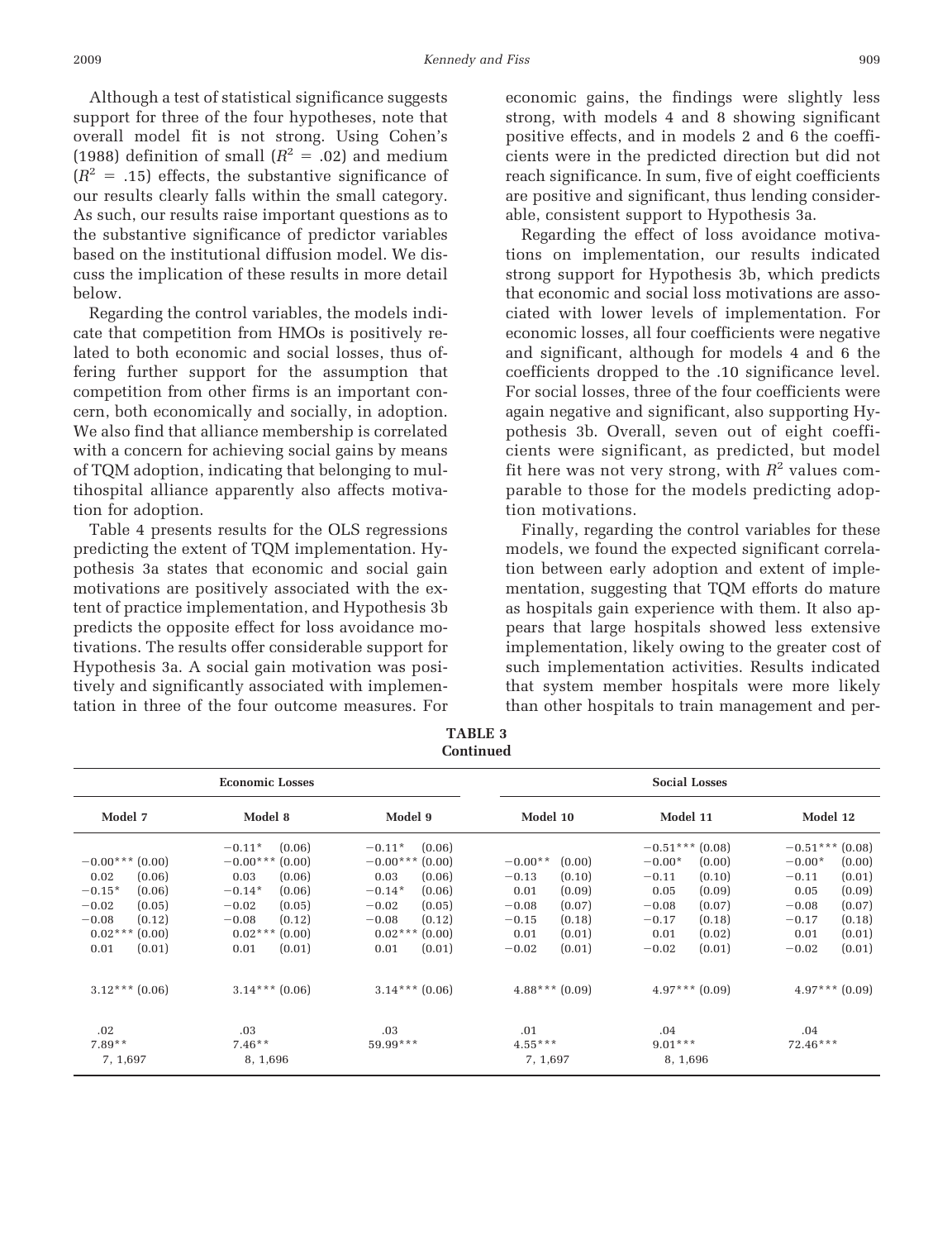$\label{eq:TS} \begin{array}{ll} \textbf{TABLE 4} & \textbf{1} & \textbf{2} \\ \textbf{Results of OLS Regression Models Predicting TQM Implementation}^a \end{array}$ **Results of OLS Regression Models Predicting TQM Implementationa TABLE 4**

|                                                                                                                                                                                                                                                                               | Percent TQM Implementation                                                                                                       | throughout Hospital                                       |                                                                                                                                   |                                                                                                            |                                                                                  | Trained in TQM                                                                   | Percent Senior Management                                                                                                                              |                                                                                                                         |                                                                                                      |                                                                  | Percent FTE Staff Trained in TQM                                                                                                 |                                                                                                                               |                                                            | Use of TQM Tools by Departments/Teams                                                                     |                                                                                                                                  |                                                                                                                       |
|-------------------------------------------------------------------------------------------------------------------------------------------------------------------------------------------------------------------------------------------------------------------------------|----------------------------------------------------------------------------------------------------------------------------------|-----------------------------------------------------------|-----------------------------------------------------------------------------------------------------------------------------------|------------------------------------------------------------------------------------------------------------|----------------------------------------------------------------------------------|----------------------------------------------------------------------------------|--------------------------------------------------------------------------------------------------------------------------------------------------------|-------------------------------------------------------------------------------------------------------------------------|------------------------------------------------------------------------------------------------------|------------------------------------------------------------------|----------------------------------------------------------------------------------------------------------------------------------|-------------------------------------------------------------------------------------------------------------------------------|------------------------------------------------------------|-----------------------------------------------------------------------------------------------------------|----------------------------------------------------------------------------------------------------------------------------------|-----------------------------------------------------------------------------------------------------------------------|
| Independent<br>Variables                                                                                                                                                                                                                                                      | Model 1                                                                                                                          |                                                           | Model 2                                                                                                                           |                                                                                                            | Model 3                                                                          |                                                                                  | Model 4                                                                                                                                                |                                                                                                                         | Model 5                                                                                              |                                                                  | Model 6                                                                                                                          |                                                                                                                               | Model 7                                                    |                                                                                                           | Model 8                                                                                                                          |                                                                                                                       |
| Alliance membership<br>System membership<br>Competition from<br>Competition from<br>Teaching hospital<br>Economic losses<br>sophistication<br>Economic gains<br>Early adopters<br>Technological<br>Hospital size<br>Social losses<br>Social gains<br>hospitals<br><b>HMOs</b> | (0.01)<br>$1.14***$ (0.12)<br>$-0.00**$ (0.00)<br>$(0.24)$<br>$(0.01)$<br>$-0.23^{+}$<br>$-0.07$<br>0.01<br>0.06<br>0.01<br>0.01 | $\begin{array}{c} (0.13) \\ (0.12) \\ (0.10) \end{array}$ | $1.17***$ (0.11)<br>$0.09**$<br>$-0.00**$<br>$-0.10*$<br>$0.08*$<br>0.06<br>$-0.24$<br>$-0.05$<br>0.01<br>$-0.02$<br>0.07<br>0.01 | (0.01)<br>(0.24)<br>$(0.13)$<br>$(0.12)$<br>$(0.10)$<br>(0.01)<br>(0.05)<br>$(0.04)$<br>$(0.05)$<br>(0.03) | $3.67**$<br>$2.87*$<br>$-4.38^{+}$<br>$-0.10$<br>0.75<br>0.02<br>1.14<br>$-0.01$ | (2.65)<br>(0.15)<br>(1.23)<br>(0.00)<br>(1.39)<br>$(1.31)$<br>$(1.05)$<br>(0.09) | $-1.01**$<br>$0.88*$<br>$2.99*$<br>$2.69*$<br>$-4.41$ <sup>+</sup><br>$0.99*$<br>$-0.71$ <sup>+</sup><br>$-0.08$<br>$-0.01$<br>1.03<br>$-0.01$<br>0.41 | (0.15)<br>(0.54)<br>(0.36)<br>(1.24)<br>(0.00)<br>39<br>131<br>11.05)<br>11.05)<br>(2.63)<br>(0.58)<br>(0.42)<br>(0.09) | $14.91***$ $(1.57)$<br>$-0.02***$ (0.01)<br>$6.66***$<br>$-0.22*$<br>0.19<br>2.05<br>$-0.69$<br>3.68 | (0.19)<br>$(1.78)$<br>$(1.67)$<br>$(3.28)$<br>$(0.11)$<br>(1.31) | $-0.02***$ (0.01)<br>$6.50***$<br>$-1.07**$<br>$-0.92^{+}$<br>$-0.20^{+}$<br>0.49<br>3.46<br>0.18<br>$1.91\,$<br>$-0.76$<br>0.23 | (0.19)<br>$14.17***$ (1.59)<br>(0.74)<br>$(0.54)$<br>$(0.69)$<br>(0.46)<br>$(1.78)$<br>$(1.67)$<br>(1.30)<br>(3.28)<br>(0.11) | $0.07**$<br>$0.06**$<br>0.00<br>$-0.03$<br>$-0.00$<br>0.01 | (0.00)<br>$0.19***$ $(0.02)$<br>$(0.04)$<br>$(0.00)$<br>$0.00**$ (0.00)<br>$(0.02)$<br>$(0.02)$<br>(0.02) | $0.18***$<br>$0.00**$<br>$0.03**$<br>$-0.01*$<br>$0.02*$<br>$-0.02*$<br>$0.06*$<br>$0.05*$<br>0.00<br>$-0.02$<br>0.00<br>$-0.01$ | (0.00)<br>$(0.04)$<br>$(0.00)$<br>(0.02)<br>(0.00)<br>0.02)<br>0.02)<br>0.02)<br>(0.01)<br>(0.01)<br>(0.01)<br>(0.01) |
| Constant                                                                                                                                                                                                                                                                      | $3.89***$ (0.12)                                                                                                                 |                                                           | $2.98***$ $(0.37)$                                                                                                                |                                                                                                            | $86.56***$ $(1.33)$                                                              |                                                                                  | $84.00***$ (3.95)                                                                                                                                      |                                                                                                                         | $23.24***$ (1.73)                                                                                    |                                                                  | $27.72***$ (5.09)                                                                                                                |                                                                                                                               |                                                            | $1.84***$ (0.02)                                                                                          | $1.72***$ (0.06)                                                                                                                 |                                                                                                                       |
| Adjusted $R^2$                                                                                                                                                                                                                                                                | $14.07***$<br>1,679                                                                                                              |                                                           | $11.18***$<br>1,679                                                                                                               |                                                                                                            | $2.94***$<br>5.<br>1,589                                                         |                                                                                  | $3.77***$<br>$\ddot{0}$<br>1,589                                                                                                                       |                                                                                                                         | $15.46***$<br>.07<br>1,454                                                                           |                                                                  | $11.10***$<br>08<br>1,454                                                                                                        |                                                                                                                               | $29.52***$<br>$\cdot$ 12<br>1,610                          |                                                                                                           | $22.35***$<br>1,610                                                                                                              |                                                                                                                       |
|                                                                                                                                                                                                                                                                               |                                                                                                                                  |                                                           |                                                                                                                                   |                                                                                                            |                                                                                  |                                                                                  |                                                                                                                                                        |                                                                                                                         |                                                                                                      |                                                                  |                                                                                                                                  |                                                                                                                               |                                                            |                                                                                                           |                                                                                                                                  |                                                                                                                       |

Standard errors are in parentheses.

Significance tests are one-tailed for directional hypotheses and two-tailed for control variables.

 $p \geq 0$ <br>  $p \geq 0$ <br>  $p \geq 0$ <br>  $p \geq 0$ <br>  $p \geq 0$ <br>  $p \geq 0$ 

 $p \leq 0.001$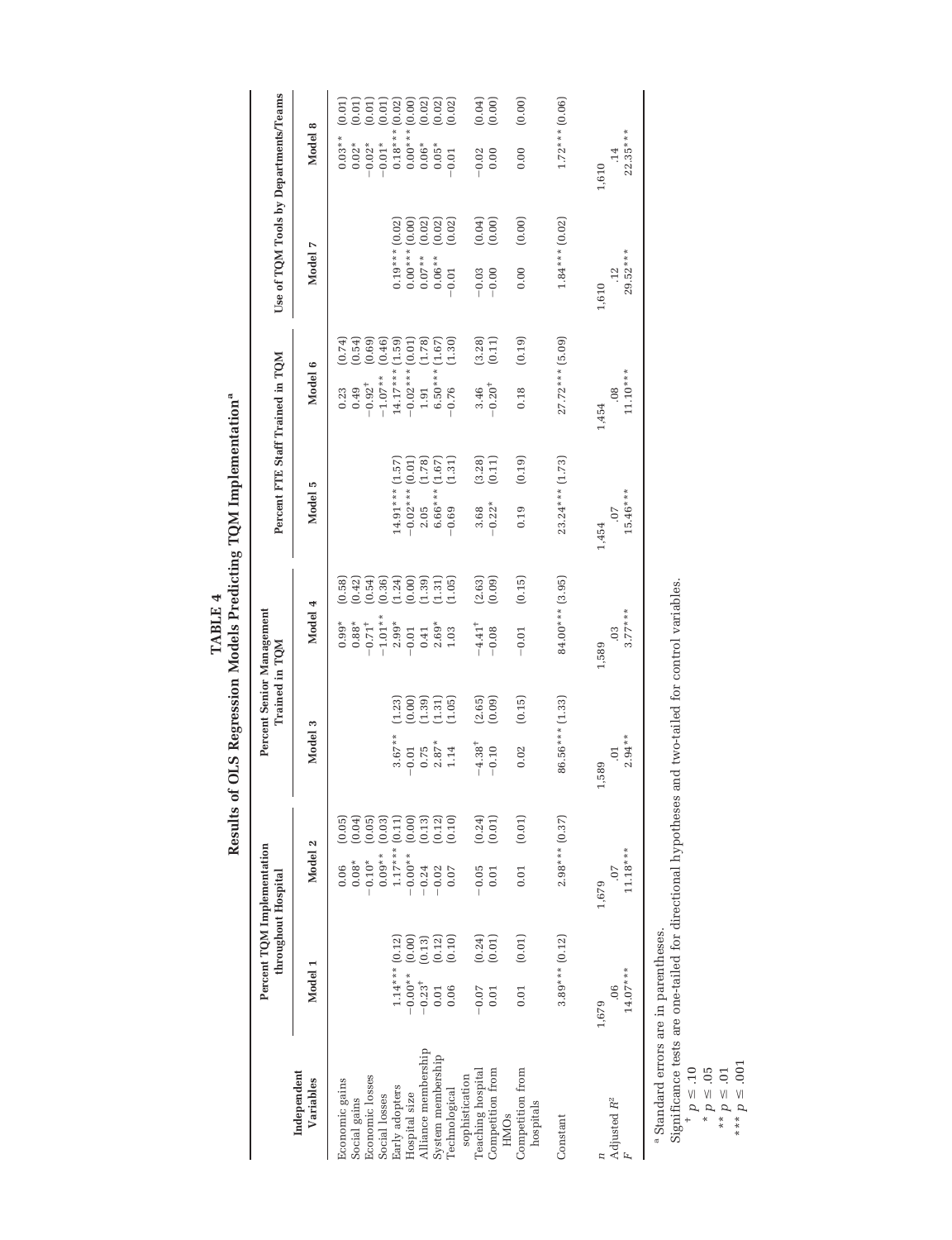sonnel in TQM practices, and to use more TQM tools more widely throughout the organization.

The survey-based measures we employed in this study have been extensively used in organizational research and are considered a viable methodology, provided that the measures used to generate the reports are adequately reliable and valid (Miller, Cardinal, & Glick, 1997). In the case of the data used here, there is considerable reason to believe that these conditions have been met. The administration of the survey followed the guidelines offered by Huber and Power (1985) regarding proper retrospective data collection. Pretesting and discussions with industry experts had determined that the hospitals CEOs and top quality managers were the most knowledgeable respondents for our questions. Furthermore, where there was the opportunity to assess test-retest reliability for a subset of 45 hospitals representative of the larger sample, responses were found to be consistent, with kappa coefficients between 95.6 and 97.8 (Westphal et al., 1997). As such, it seems reasonable to assume that these survey responses presented acceptable measures.

Additionally, there is further reason to believe that informant fallibility presents less of a concern here. Although the ability of respondents to adequately recall motivations is arguably subject to some retrieval error, the resulting distortion should, if anything, add noise and thus provide a conservative test of our hypotheses. Furthermore, although there may be a bias against self-reported accounts of adoption that favor conformity over technical gains, it is not clear why or how this bias would change over time. Thus, we would not expect it to produce the pattern of temporal differences we predict here.

Although we believe that our data are valid indicators, and although we used multiple methods to externally validate our measures, we decided to conduct additional analyses to check against the possibility that reasons given by the original survey respondents might be the result of rationalization over time. A useful way of accomplishing this was to examine whether espoused adoption reasons could be linked to actual behavior. Our analyses of various implementation behaviors do address this issue, yet it is true that our data come from the same survey, raising the possibility of common method bias. We therefore collected additional data from another source to construct another measure of behavior external to our original survey data. Specifically, we obtained performance data for the hospitals in our sample from the American Hospital Association. Using these data, we constructed a measure of organizational performance to examine

whether the extent of TQM implementation predicted by our focal indicators was associated with increased performance (Douglas & Judge, 2001). We chose an efficiency measure of organizational performance as one of the most widely used measures on hospital performance (e.g., Golden & Zajac, 2001; Magnussen, 1996). The measure is calculated as operating expenses divided by the number of full-time equivalent employees. We used performance data for 1994 (the first year following the survey, which was administered in 1993). Furthermore, our analyses controlled for prior performance using the same measure for 1992, as well as all variables from our substantive analyses.

Results indicated that the degree of TQM implementation is indeed significantly associated with performance improvements for three out of four of our measures of implementation. These findings further reduce the likelihood that espoused adoption reasons may have been merely the result of self-report bias and ex post rationalization. For instance, if it were indeed the case that hospitals adopt for social reasons but, under to a social desirability bias, later justify their decisions as based on economic efficiencies, then it is not clear why such an ex post rationalization should be associated with higher levels of actual implementation and indeed subsequently better performance.

#### **DISCUSSION**

Following recent calls for rethinking the twostage diffusion model and the relationship between adoption timing and motivation (Cebon & Love, 2008; Donaldson, 1995; Lounsbury, 2007), this article offers a fresh look at combining rational and social accounts of practice diffusion by asking whether a concern with avoiding social losses necessarily precludes a concern with avoiding economic ones. In answer, we offer a more detailed model of the institutional diffusion process by arguing that social and economic motivations for adopting diffusing innovations are not mutually exclusive concerns; that is, wanting to look good does not preclude also wanting to do better. Furthermore, our perspective links motivations for adopting diffusing innovations to how far organizations should go in implementing them.

To support this new model, we have shown connections between macro and micro levels of theorizing about diffusion of innovation and motivations for adopting. Specifically, we have linked institutional theory with the literature on organizational actions in response to threats and opportunities to explore how adoption decisions are shaped over the course of diffusion. The model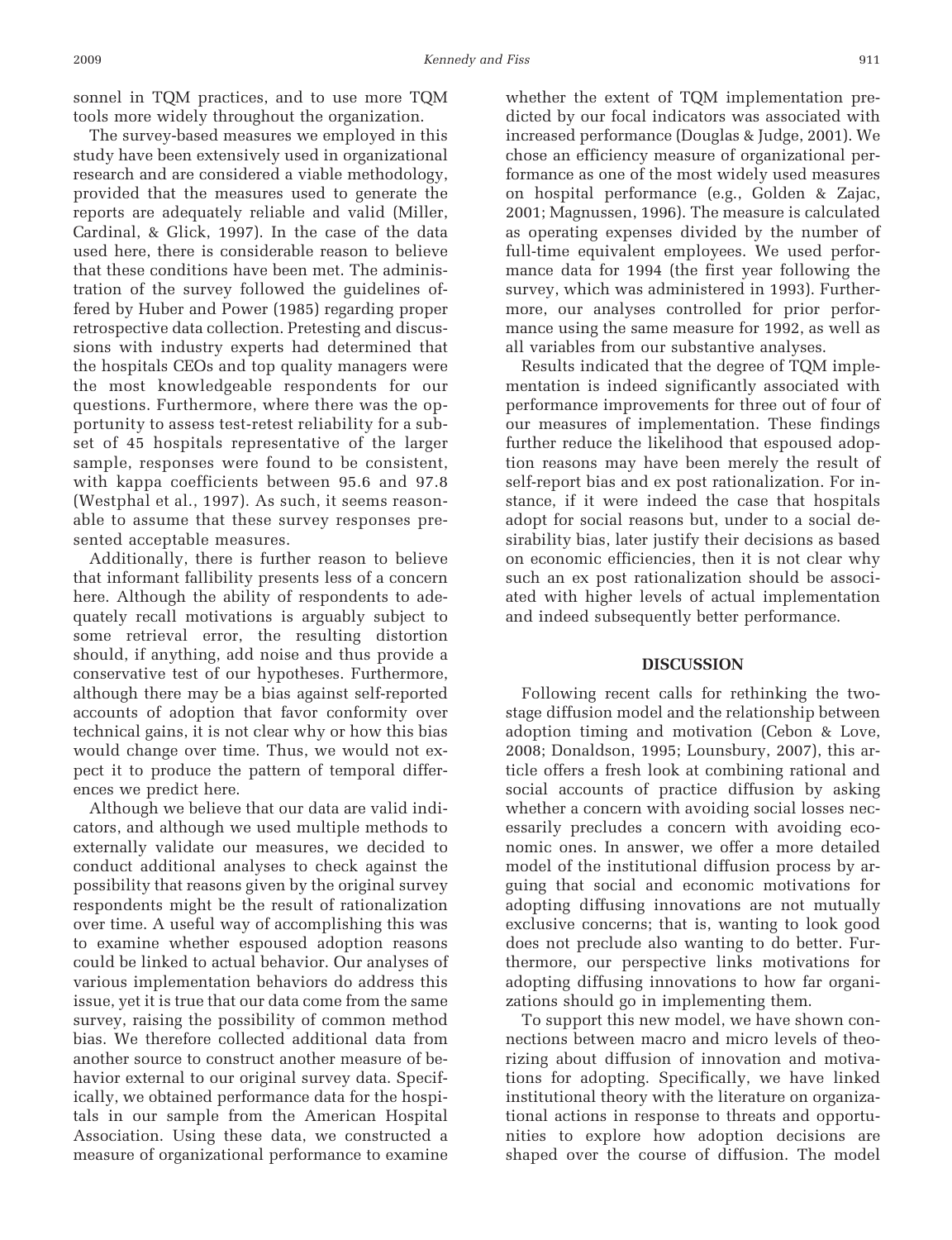outlined here relates adopting organizations' concerns with economic and social gains (or losses) to whether these organizations are approaching adoption decisions by focusing on achieving gains or on avoiding losses. By doing so, we connect institutional theory's concern with cognition to work in social psychology that has explained differences in willingness to try new things, where doing so entails both the risk of loss and the potential for gain.

We believe this argument addresses a long-standing opportunity at the intersection of organization theory and organizational behavior, particularly with respect to the topic of innovation and diffusion. The diffusion of practices rightly has been an important topic in the organization theory and management literatures for some time, and issues involving motivation and cognition have been central to most adoption accounts. Nonetheless, with few exceptions (e.g., Ocasio, 1997), these accounts have remained largely disconnected from the considerable body of work in social psychology and organizational behavior that could deepen and extend understanding of the phenomenon. As a result, the question of what exactly motivates adopters has received remarkably little attention, and, in our view, the separation of logics of instrumentality and appropriateness has been exaggerated. The current study thus builds on prior work that has argued for the cultural contingency of rationality (e.g., Dobbin, 1994; Lounsbury, 2007; Scott et al., 2000) by connecting institutional theory to arguments from social psychology regarding how motivations are affected by the framing of decisions in terms of gains and losses.

To test our argument, we analyzed how the progress of diffusion relates to both accounts of hospital TQM adoption and the extent of its implementation. Over the course of TQM diffusion, we analyzed whether adopters reported having been concerned with looking good, doing better, or both. We reconceptualized the key difference between early and later adopters as one of being concerned with gains versus losses rather than with economic versus social outcomes of adoption (or nonadoption). As predicted, our findings reveal considerably greater heterogeneity in adoption motivations than was previously theorized.

Specifically, we found that—contrary to prior accounts—early adopters are in fact concerned with social gains, while later adopters are also concerned with avoiding economic losses. These findings lend support to our view that neither timing nor the progress of diffusion makes economic and social outcomes mutually exclusive concerns. Furthermore, we did not find support for the view that early adopters are predominantly concerned with

economic gains, as suggested by the classic twostage model. In fact, the findings of this study suggest that early adopters are no more motivated to achieve economic gains than later ones; or, to put it the other way around, later adopters are no less motivated to achieve economic gains than are early ones. Rather than supporting the two-stage model, our results are consistent with other studies that have not shown differences between early and later adoption periods (e.g., Kraatz & Zajac, 1996).

Our findings thus suggest that concerns with economic gains are not as period-dependent as has been argued; rather, they may be more universally shared. On the basis of the current study, we can only speculate as to why this is the case, but it appears possible that aspirations to achieve economic gains may be, to some extent, independent of the diffusion process. For instance, if the theorization of TQM as offering performance benefits appears compelling to adopting organizations throughout a diffusion process, then one would not expect to see differences between early and later adopters in terms of economic gains as a motive for adoption. However, the same may not be true for concerns about economic losses, which are likely to be period-dependent, as they are products of the competitive dynamics of the diffusion process. The lack of support for Hypothesis 1a is also interesting, as our results did indicate support for Hypothesis 1b, which holds that perceived opportunities for achieving social gains motivate early adopters. A main difference between early and later adopters would thus appear to be their perception of whether an innovation has the potential for social rather than economic gains, which, if true, would offer support for accounts of practice diffusion that point to the importance of the legitimation of a practice and the social construction of success (e.g., Sine & Lee, 2009; Strang & Macy, 2001; Suddaby & Greenwood, 2005).

In addition, we analyzed how implementation efforts relate to the motivations of both early and later adopters. We hypothesized and found that the extent of implementation is related to concerns about gains and losses in a manner that parallels the effects on adoption. Among hospitals adopting TQM, those reporting a concern for achieving economic and social gains did more to implement TQM. Conversely, we found less complete implementation among adopters whose responses indicated a concern for economic and social losses.

Taken together, the results of our analyses raise important questions regarding the substantive ability of the institutional two-stage model to explain diffusion processes. Although we find statistically significant support for the institutional diffusion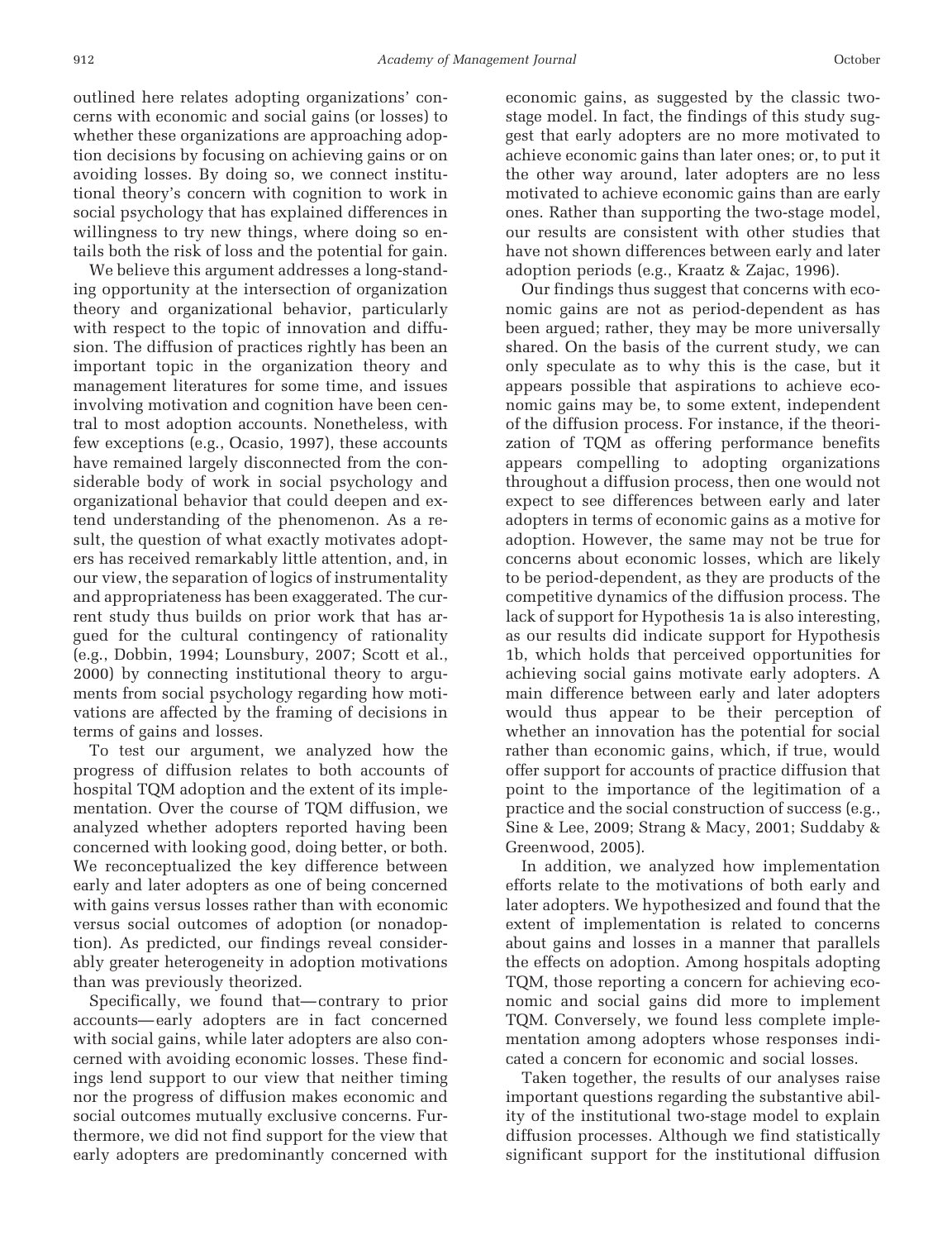model, the variation in motivation explained by adoption timing is relatively small. There are at least two possible explanations for this. First, since motivations are determined by the complex collections of particulars that define hospitals' situations and distinguishing attributes, perhaps it should not be surprising to find that adoption timing—a single predictor—does not explain a large portion of the overall variance. Nonetheless, among all firm variations, adoption timing is consistent enough in its effect to be a statistically significant predictor of a small effect. Thus, given the lack of studies that directly examine adoption motivation, the current models offer a step toward a better understanding of adoption motivations.

However, a second and potentially much more significant explanation of the current findings is that adoption timing is perhaps not as strong a predictor of motivation as its prominence in the institutional literature suggests. As we have pointed out, prior research has so far relied on indirect measures and the absence of significant effects to offer support for the institutional diffusion model. Our direct assessment of the predictors of adoption motivations, although providing some support for the effect of adoption timing, nevertheless indicates that the adoption motivations of early and late adopters apparently do not vary enough to make the two-stage model of diffusion a powerful predictor. Such a finding, if confirmed, would suggest that future research should look beyond adoption timing for better accounts of motivation.<sup>9</sup>

In sum, we believe our study makes three contributions to organization theory. First, we extend institutional theory's concern with cognition by taking it seriously enough to link it with closely related work in social psychology—work that we believe gives depth and foundation to the process of institutionalization, an essential aspect of institutional theory. Although institutional theory links macrosocial phenomena such as organizational

structure and practice to cognitive and motivational factors, so far very little work has been designed to explore how these connections actually work (George et al., 2006). We believe this crosslevel integration of theory is important for a theory that is centrally concerned with cognition and conformity. We thus see our study as following Lounsbury's call to look past the two-stage model to "redirect the study of institutional diffusion toward finer-grained mechanisms, including the translation of symbolic systems of meaning and processes of practice creation that spawn and are influenced by the heterogeneity of actors and activities that underlie apparent conformity" (2007: 289–290; references omitted). As a complement to Lounsbury's work, we have sought finer-grained mechanisms by going down to the micro level to examine the interactions of institutional and cognitive factors, an area that has so far largely been neglected.

Second, the prior use of indirect measures has made it difficult to say much about such motivations directly. Fortunately, the data for this study provide a considerable window into the reasons why organizational decision makers adopted a new practice. To our knowledge, our study is the first to directly assess adoption motivations rather than merely infer such motivations from either the absence of significant coefficients or postadoption behavior. Since the conventional two-stage model of adoption motivations forms one of the central propositions of the diffusion literature, our findings thus carry important consequences for this branch of research, as well as for institutional theory more broadly. In particular, our study illustrates the value of research designs that examine motivations and furthermore validate their findings by developing additional hypotheses regarding their effect on outcomes of interest. As we have shown, looking at both motivations and their predicted effects provides a richer picture of how decisions are made, enriching our view of both the decision process and the decision makers themselves. Specifically, we have shown that both early and late adopters report having both social and economic motivations for adopting TQM, albeit for pursuing social and economic gains versus avoiding social and economic losses. Overall, our findings support rethinking the institutional diffusion model's dichotomization of social and technical motivations for adopting innovations.

Finally, the current study deepens understanding of why the implementation of new practices is frequently shallow or even nonexistent (e.g., Meyer & Rowan, 1977; Westphal & Zajac, 1994)—an area that has drawn increasing research attention. In

<sup>&</sup>lt;sup>9</sup> To further examine this question, we also conducted analyses to test whether social and economic motivations, in general, differed for early versus later adopters. For these analyses, we combined the separate measures for pursing economic gains and avoiding economic losses to produce an aggregate measure for economic reasons for adopting. Similarly, we created an aggregate measure for social reasons for adopting. Both combined measures were negatively related to early adoption, most likely because in these combined measures the weaker effect of the gains measures was overwhelmed by the stronger effect of the loss measures. Although effect sizes remain quite small, it thus appears that most of the "action" emerges later in the diffusion process.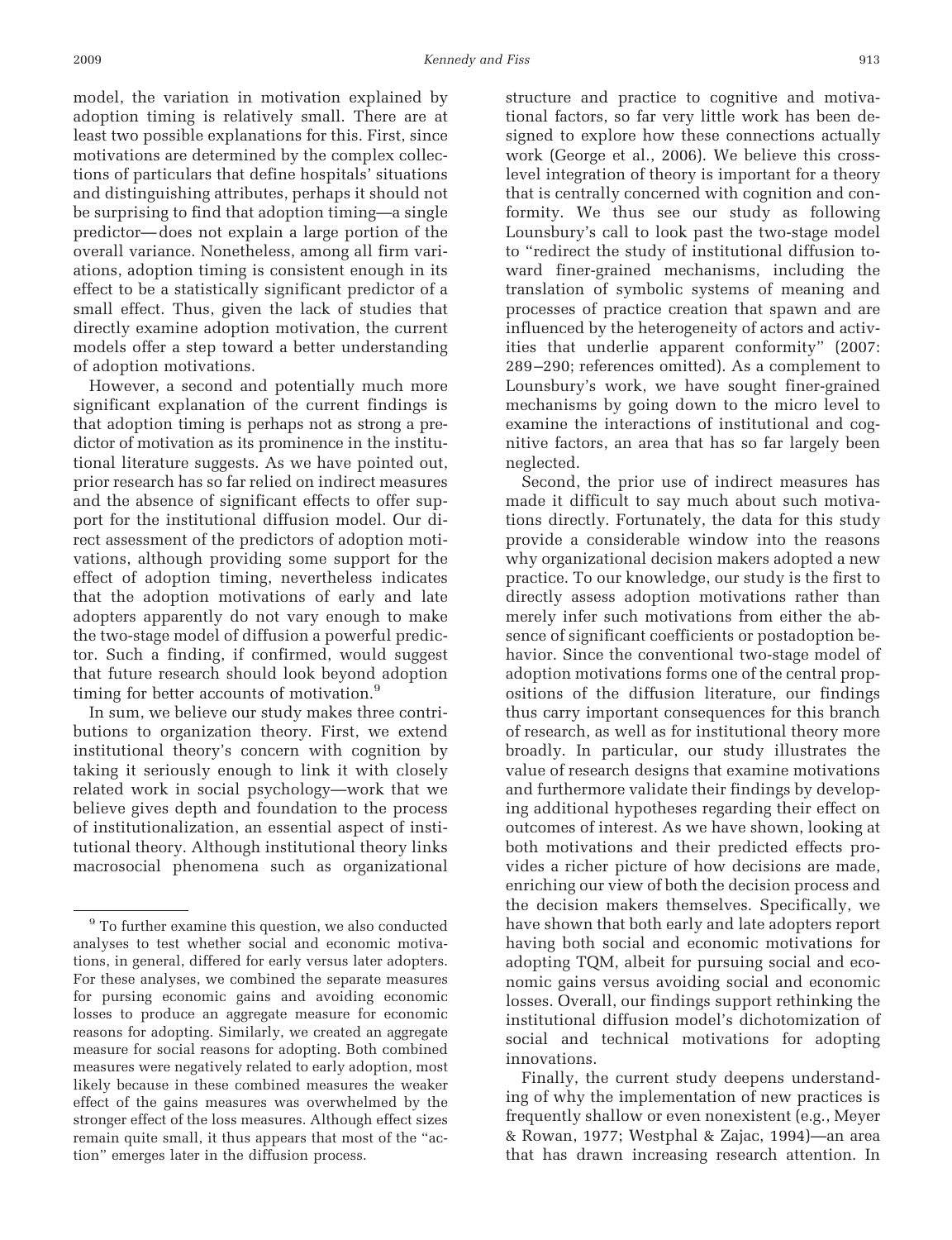particular, we have shown that patterns of implementation are importantly driven by the interpretation of the motivation to adopt. Our finding that a motivation to achieve gains rather than avoid losses is related to more extensive implementation demonstrates how adoption motivations reach beyond an adoption decision to affect implementation. Since the successful implementation of organizational change is notoriously difficult, we believe it is necessary to examine both motivation and outcomes to fully understand partial implementation processes.

#### **Directions for Future Research**

Although this study went considerably beyond previous research to directly examine adoption motivations, more work is needed to understand how adoption and implementation relate to organizations' interpretations of situations in terms of gains and losses. As we designed the survey data used in this study to offer an extensive view of adoption activity in an entire industry, these data trade breadth for depth and therefore do not offer the detailed analysis that an ethnographic study of the adoption process could. Such a study could uncover factors that mediate the link between adoption timing and motivations.

Furthermore, additional work is needed to understand the factors that lead organizations to interpret adoption situations with a view to either pursuing an opportunity or avoiding a threat. For instance, are some organizations more responsive to the avoidance of threats versus the pursuit of opportunity? If so, what other factors (e.g., top management team composition, industry characteristics, organizational life cycle) might predict issue interpretation (Jackson & Dutton, 1988)? Such work could provide new insights into the interplay between institutionally defined motivations and adoption patterns in a variety of fields.

Another promising approach for future research would be to shift the focus to further longitudinal models of practice adoption and implementation. Such a shift would allow researchers to say considerably more about the relationship between timing and motivation than is currently possible. As we noted earlier, the data used here suggested associations but did not allow us to test causal relationships. In contrast, longitudinal data would allow us to explore in more detail the links between motivations and adoption timing. Such data would also enable future research to examine how, perhaps, different models of a practice emerge, spread, or are abandoned in diffusion, allowing for a truly dynamic modeling of the process, whereby later adopters can learn from the experiences of earlier adopters and early adopters may likewise modify their practices to conform to models that only emerge later in a given diffusion process. However, such longitudinal models face considerable challenges of data collection on adoption motivations, especially when an adoption period spans half a decade, as was the case here. As an alternative to archival data, we believe experimental work could fruitfully extend theorizing about the mechanisms at work here. Specifically, such work could deepen understanding of the links between cognition, motivation, and organizational decision making. The resulting data would also allow us to explore in more detail the differential ability of economic motivations to predict implementation.

It is also worth noting that the data in our study come from a highly regulated industry, in which institutional norms loom particularly large (Deephouse, 1996). Although legitimacy concerns or the value of being perceived as a market leader may not be as great in less-regulated industries, other research has suggested that gains from social approval may also be found in different industries (e.g., Staw & Epstein, 2000). However, more research is needed to establish the role of industry in setting boundary conditions for the effect of both economic and social gains and losses.

#### **Conclusion**

In this study we aimed to rethink the role of motivations in the diffusion of practices among organizations. Specifically, we have argued that logics of efficiency and legitimacy are more compatible than has been generally assumed. Both legitimacy and efficiency factor into the moves of both early and later adopters—that is, wanting to look good does not preclude wanting to do well. Although organizations and managers are frequently subject to constraints that limit their ability to be mindful of practices or habits of thinking that are taken for granted in their institutional environments, we believe the extent of mindless imitation has been overstated. Early on, institutional theory was criticized for casting managers as unreflective followers of whatever appeared to be legitimate (Perrow, 1986), but more recent research has taken considerable steps toward recognizing greater managerial agency (cf. Dacin, Goodstein, & Scott, 2002). We suggest such approaches will benefit considerably from drawing on social psychology to enrich the theory of managerial motivations (George et al., 2006). The current article represents a further step in this direction.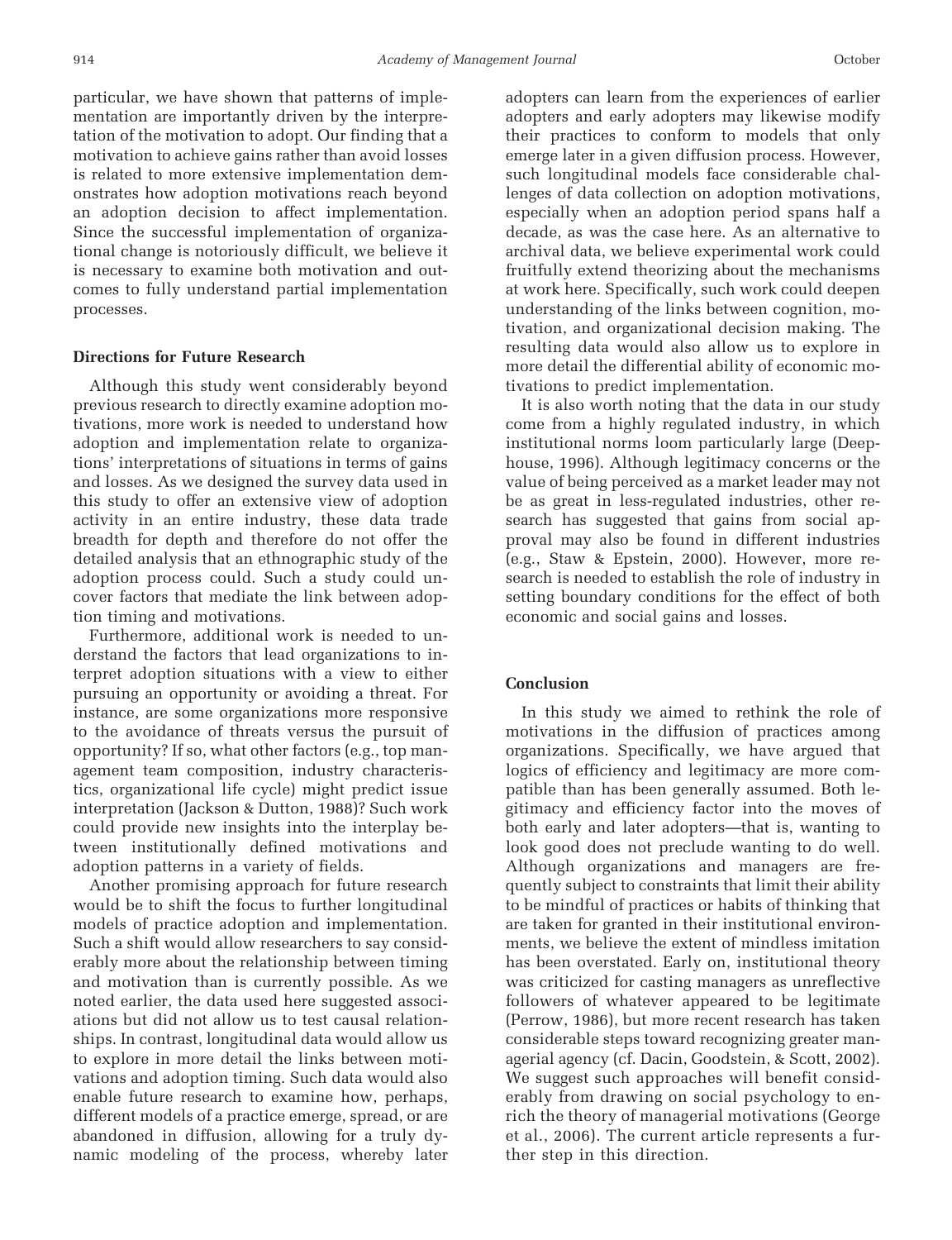#### **REFERENCES**

- Abrahamson, E. 1991. Managerial fads and fashions: The diffusion and rejection of innovations. *Academy of Management Review,* 16: 586–612.
- Abrahamson, E. 1996. Management fashion. *Academy of Management Review,* 21: 254–285.
- Abrahamson, E., & Rosenkopf, L. 1993. Institutional and competitive bandwagons: Using mathematical modeling as a tool to explore innovation diffusion. *Academy of Management Review,* 18: 487–517.
- Abrahamson, E., & Rosenkopf, L. 1997. Social network effects on the extent of innovation diffusion: A computer simulation. *Organization Science,* 8: 289–309.
- American Hospital Association. 1993. *National survey of hospital's efforts to improve quality.* Chicago: American Hospital Association.
- Amis, J., Slack, T., & Hinings, C. R. 2004. Strategic change and the role of interests, power and organizational capacity. *Journal of Sport Management,* 18: 158– 198.
- Ansari, S., Fiss, P. C., & Zajac, E. J. How practices vary as they diffuse: A framework for analysis. *Academy of Management Review*, in press.
- Baron, J. N., Dobbin, F. R., & Jennings, P. D. 1986. War and peace: The evolution of modern personnel administration in US industry. *American Journal of Sociology,* 92: 350–383.
- Burns, L. R., & Wholey, D. R. 1993. Adoption and abandonment of matrix management programs: Effects of organizational characteristics and interorganizational networks. *Academy of Management Journal,* 36: 106–138.
- Carroll, G. R., & Hannan, M. T. 1989. Density dependence in the evolution of populations of newspaper organizations. *American Sociological Review,* 54: 524– 541.
- Cebon, P., & Love, E. G. 2008. Meanings on multiple levels: Organizational culture and diffusion in institutionalized environments. *Journal of Management Studies,* 45: 239–267.
- Chattopadhyay, P., Glick, W. H., & Huber, G. P. 2001. Organizational actions in response to threats and opportunities. *Academy of Management Journal,* 44: 937–955.
- Cohen, J. 1988. *Statistical power analysis for the behavioral sciences* (2nd ed.). Hillsdale, NJ: Erlbaum.
- Cool, K. O., Dierickx, I., & Szulanski, G. 1997. Diffusion of innovations within organizations: Electronic switching in the Bell system, 1971–1982. *Organization Science,* 8: 543–559.
- Cyert, R. M., & March, J. G. 1963. *A behavioral theory of the firm.* Englewood Cliffs, NJ: Prentice-Hall.
- Dacin, M. T., Goodstein, J., & Scott, W. R. 2002. Institutional theory and institutional change: Introduction

to the special research forum. *Academy of Management Journal,* 45: 45–56.

- Davis, G. F., & Greve, H. R. 1997. Corporate elite networks and governance changes in the 1980s. *American Journal of Sociology,* 103: 1–37.
- Deephouse, D. L. 1996. Does isomorphism legitimate? *Academy of Management Journal,* 39: 1024–1039.
- Deming, W. E. 1993. *The new economics for industry, government, education.* Cambridge, MA: MIT Press.
- DiMaggio, P. J. 1997. Culture and cognition. In J. Hagan & K. S. Cook (Eds.), *Annual review of sociology,* vol. 23: 263–287. Palo Alto, CA: Annual Reviews.
- DiMaggio, P. J., & Powell, W. W. 1983. The iron cage revisited: Institutional isomorphism and collective rationality in organizational fields. *American Sociological Review,* 48: 147–160.
- DiMaggio, P. J., & Powell. W. W. 1991. Introduction. In W. W. Powell & P. J. DiMaggio (Eds.), *The new institutionalism in organizational analysis:* 1–38. Chicago: University of Chicago Press.
- Dobbin, F. 1994. *Forging industrial policy: The United States, Britain, and France in the railway age.* Cambridge, U.K.: Cambridge University Press.
- Donaldson, L. 1995. *American anti-management theories of organization.* New York: Cambridge University Press.
- Douglas, M. 1986. *How institutions think.* Syracuse, NY: Syracuse University Press.
- Douglas, T. J., & Judge, W. Q. 2001. Total quality management implementation and competitive advantage: The role of structural control and exploration. *Academy of Management Journal,* 44: 158–169.
- Dutton, J. E., Fahey, L., & Narayanan, V. K. 1983. Toward understanding strategic issue diagnosis. *Strategic Management Journal,* 4: 307–323.
- Dutton, J. E., & Jackson, S. E. 1987. Categorizing strategic issues: Links to organizational action. *Academy of Management Review,* 12: 76–90.
- Edelman, L. B. 1992. Legal ambiguity and symbolic structures: Organizational mediation of civil rights law. *American Journal of Sociology,* 97: 1531–1576.
- Fiss, P. C., & Hirsch, P. M. 2005. The discourse of globalization: Framing and sensemaking of an emerging concept. *American Sociological Review,* 70: 29–52.
- Fiss, P. C., & Zajac, E. J. 2004. The diffusion of ideas over contested terrain: The (non)adoption of a shareholder value orientation among German firms. *Administrative Science Quarterly,* 49: 501–534.
- Fiss, P. C., & Zajac, E. J. 2006. The symbolic management of corporate strategy: Framing, decoupling, and strategic change. *Academy of Management Journal,* 49: 1173–1193.
- Gamson, W. A., & Meyer, D. S. 1996. Framing political opportunity. In D. McAdam, J. D. McCarthy, & M. N.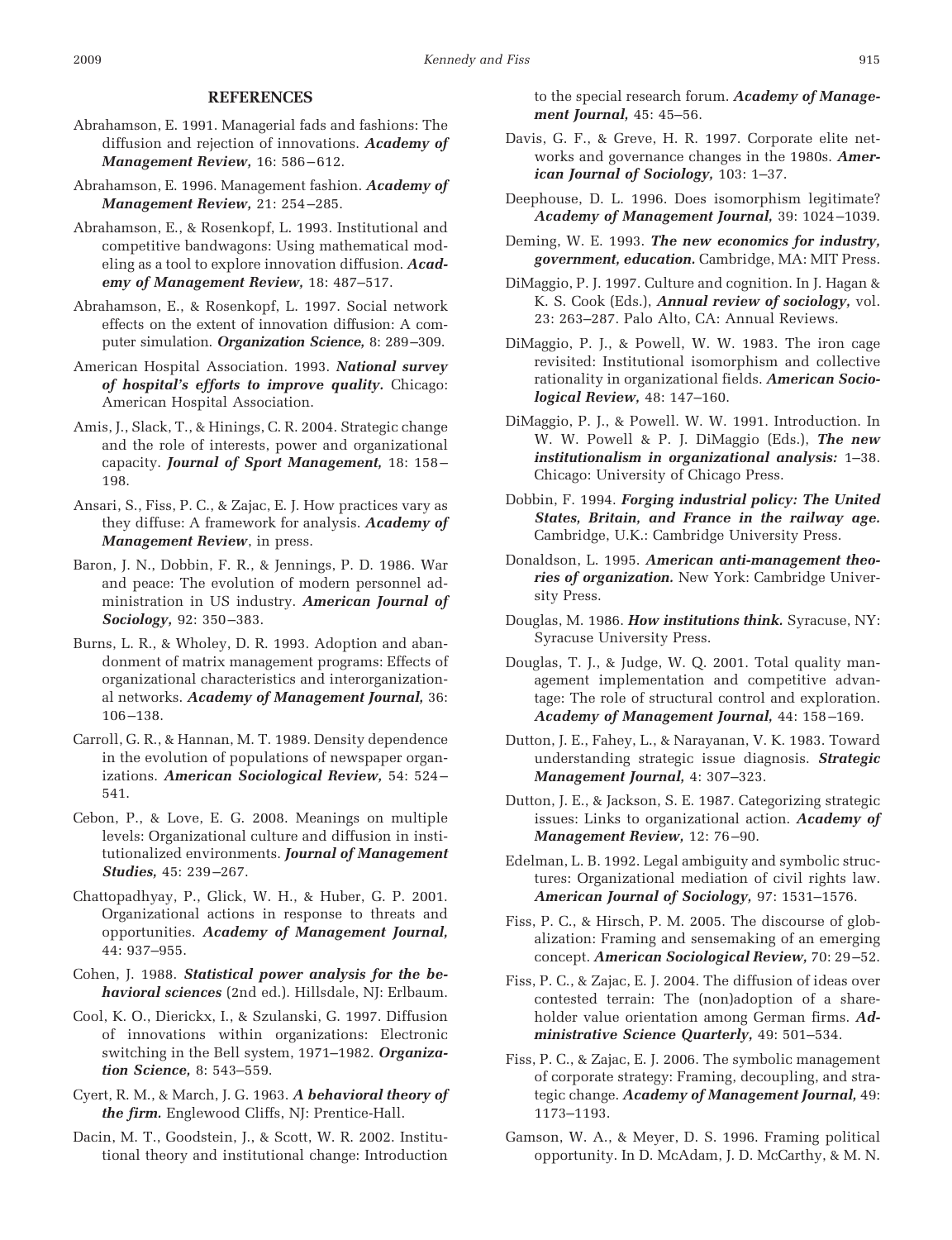Zald (Eds.), *Comparative perspectives on social movements:* 275–290. New York: Cambridge University Press.

- George, E., Chattopadhyay, P., Sitkin, S. B., & Barden, J. 2006. Cognitive underpinnings of institutional persistence and change: A framing perspective. *Academy of Management Review,* 31: 347–365.
- Geroski, P. A. 2000. Models of technology diffusion. *Research Policy,* 29: 603–625.
- Gilbert, C. G. 2005. Unbundling the structure of inertia: Resource vs. routine rigidity. *Academy of Management Journal,* 48: 741–763.
- Golden, B. R., & Zajac, E. J. 2001. When will boards influence strategy? Inclination  $\times$  power = strategic change. *Strategic Management Journal,* 22: 1087– 1111.
- Goodstein, J. D. 1994. Institutional pressures and strategic responsiveness: Employer involvement in workfamily issues. *Academy of Management Journal,* 37: 350–382.
- Glick, H. R., & Hays, S. P. 1991. Innovation and reinvention in state policymaking: Theory and the evolution of living will laws. *Journal of Politics,* 53: 835–850.
- Green, S. 2004. A rhetorical theory of diffusion. *Academy of Management Review,* 29: 653–669.
- Green, S. E., Li, Y., & Nohria, N. 2009. Suspended in self-spun webs of significance: Conceptualizing institutionalization as change in argument structure. *Academy of Management Journal,* 52: 11–36.
- Hackman, J. R. 2003. Learning more by crossing levels: Evidence from airplanes, hospitals, and orchestras. *Journal of Organizational Behavior,* 24: 905–922.
- Hackman, J. R., & Wageman, R. 1995. Total quality management: Empirical, conceptual, and practical issues. *Administrative Science Quarterly,* 40: 309– 342.
- Hannan, T. H., & McDowell, J. M. 1984. The determinants of technology adoption: The case of the banking firm. *RAND Journal of Economics,* 15: 328–335.
- Hargadon, A. B., & Douglas, J. Y. 2001. When innovations meet institutions: Edison and the design of the electric light. *Administrative Science Quarterly,* 46: 476–501.
- Hirsch, P. M. 1986. From ambushes to golden parachutes: Corporate takeovers as an instance of cultural framing and institutional integration. *American Journal of Sociology,* 91: 800–837.
- Huber, G. P., & Power, D. 1985. Retrospective reports of strategic-level managers: Guidelines for increasing their accuracy. *Strategic Management Journal,* 6: 171–180.
- Ingram, P., & Simons, T. 1995. Institutional and resource dependence determinants of responsiveness to work-family issues. *Academy of Management Journal,* 38: 1466–1482.
- Jackson, S., & Dutton, J. E. 1988. Discerning threats and opportunities. *Administrative Science Quarterly,* 33: 370–387.
- Jonsson, S. 2002. *Making and breaking norms: Competitive patterns in the Swedish mutual fund industry.* Doctoral dissertation, Institute for International Business, Stockholm School of Economics.
- Juran, J. M. 1989. *Juran on planning for quality.* New York: Free Press.
- Kahneman, D., & Tversky, D. 1979. Prospect theory: An analysis of decisions under risk. *Econometrica,* 47: 262–291.
- Kamins, M. A., & Alpert, F. H. 2004. Corporate claims as innovator or market leader: Impact on overall attitude and quality perceptions and transfer to company brands. *Corporate Reputation Review*, 7: 147– 159.
- Katz, M. L., & Shapiro, C. 1987. R&D rivalry with licensing or imitation. *American Economic Review,* 77: 402–420.
- Kraatz, M. S., & Zajac, E. J. 1996. Exploring the limits of the New Institutionalism: The causes and consequences of illegitimate organizational change. *American Sociological Review,* 61: 812–836.
- Leblebici, H., Salancik, G. R., Copay, A., & King, T. 1991. Institutional change and the transformation of interorganizational fields—An organizational history of the U.S. radio broadcasting industry. *Administrative Science Quarterly,* 36: 333–363.
- Levin, D. Z., & Christmann, P. 2006. *Institutionalism, learning, and patterns of decoupling: The case of total quality management.* Working paper, Rutgers University, New Brunswick, NJ.
- Lounsbury, M. 2001. Institutional sources of practice variation: Staffing college and university recycling programs. *Administrative Science Quarterly,* 46: 29–56.
- Lounsbury, M. 2002. Institutional transformation and status mobility: The professionalization of the field of finance. *Academy of Management Journal,* 45: 255–266.
- Lounsbury, M. 2007. A tale of two cities: Competing logics and practice variation in the professionalizing of mutual funds. *Academy of Management Journal,* 50: 289–307.
- Magnussen, J. 1996. Efficiency measurement and the operationalization of hospital production. *Health Services Research,* 31: 21–47.
- Manning, W. G., Duan, N., & Rogers, W. H. 1987. Monte Carlo evidence on the choice between sample selection and two-part models. *Journal of Econometrics,* 35: 59–82.
- Meyer, J. W., & Rowan, B. 1977. Institutionalized organizations: Formal structure as myth and ceremony. *American Sociological Review,* 83: 340–363.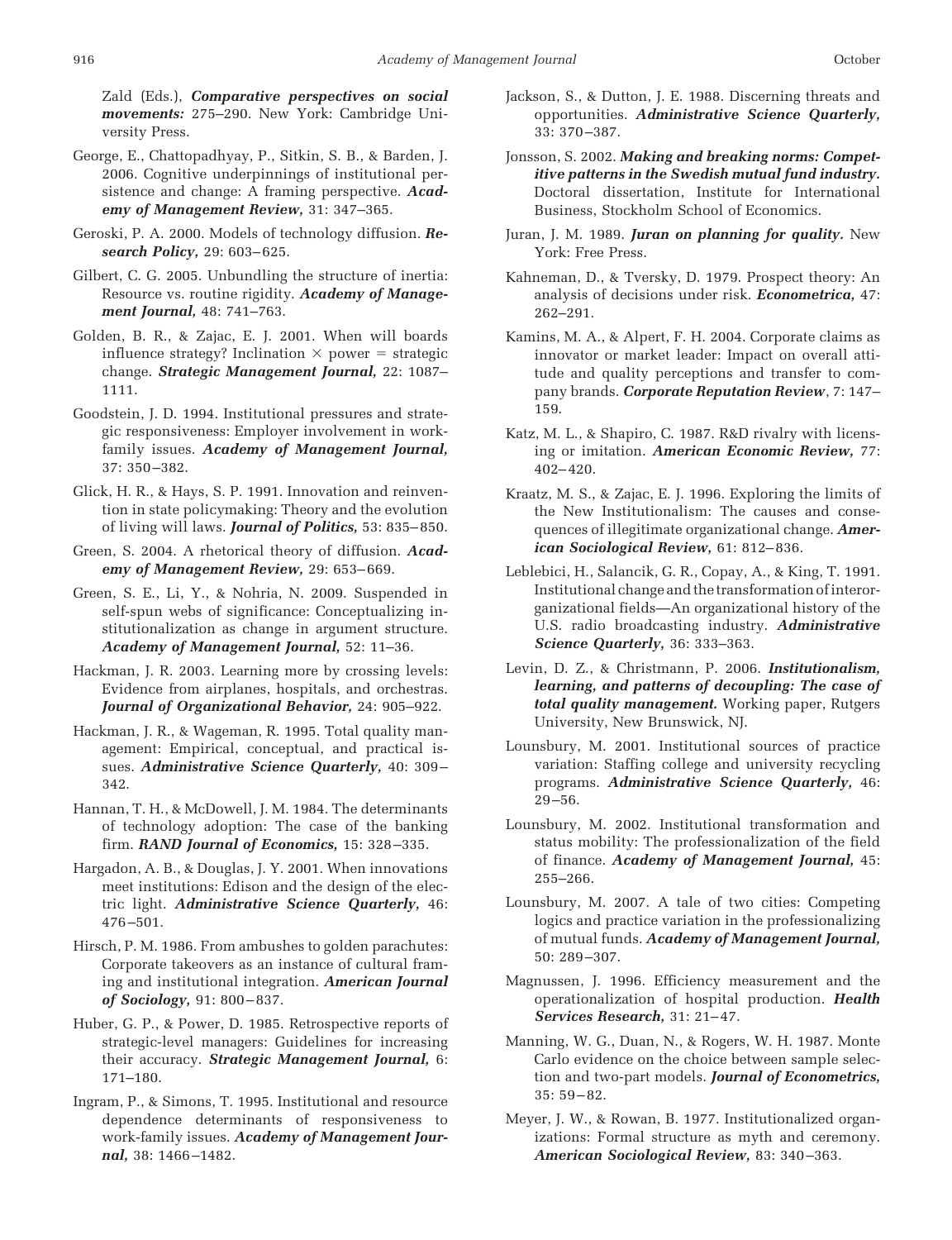- Meyer, M. W., Stephenson, W., & Webster, S. 1985. *Limits to bureaucratic growth.* Berlin: Walter de Gruyter.
- Milgram, S. 1974. *Obedience to authority: An experimental view.* New York: Harper & Row.
- Miller, C. C., Cardinal, L. B., & Glick, W. H. 1997. Retrospective reports in organizational research: A reexamination of recent evidence. *Academy of Management Journal,* 40: 189–204.
- Ocasio, W. 1995. The enactment of economic diversity: A reconciliation of theories of failure-induced change and threat-rigidity. In L. L. Cummings & B. M. Staw (Eds.), *Research in organizational behavior,* vol. 17: 287–331. Greenwich, CT: JAI Press.
- Ocasio, W. 1997. Towards an attention-based view of the firm. *Strategic Management Journal,* 18: 187–206.
- Palmer, D., & Biggart, N. W. 2002. Organizational institutions. In J. A. C. Baum (Ed.), *The Blackwell companion to organizations:* 259–280. Oxford, U.K.: Blackwell.
- Palmer, D. P., Jennings, D., & Zhou, Z. 1993. Politics and institutional change: Late adoption of the multidivisional form by large U.S. corporations. *Administrative Science Quarterly,* 38: 100–131.
- Pangarkar, N., & Klein, S. 1998. Bandwagon pressures and interfirm alliances in the global pharmaceutical industry. *Journal of International Marketing,* 6(2): 54–73.
- Perrow, C. 1986. *Complex organizations: A critical essay* (3rd ed.). New York: McGraw-Hill.
- Rindova, V. R., Pollock, T. G., & Hayward, M. L. A. 2006. Celebrity firms: The social construction of market popularity. *Academy of Management Review,* 31: 50–71.
- Rogers, E. 1978. Re-invention during the innovation process. In M. Radnor, I. Feller, & E. Rogers (Eds.), *The diffusion of innovations: An assessment:* 343–361. Evanston, IL: Center for the Interdisciplinary Study of Science and Technology.
- Rogers, E. 1983. *Diffusion of innovations* (3rd ed.). New York: Free Press.
- Rosa, J. A., Porac, J. F., Runser-Spanjol, J., & Saxon, M. S. 1999. Sociocognitive dynamics in a product market. *Journal of Marketing,* 63: 64–77.
- Schneiberg, M., & Soule, S. A. 2005. Institutionalization as a contested, multilevel process: The case of rate regulation in American fire insurance. In G. Davis, D. McAdam, W. R. Scott, & M. Zald (Eds.), *Social movements and organization theory:* 122–160. Cambridge, U.K.: Cambridge University Press.
- Scott, W. R. 1995. *Institutions and organizations.* Thousand Oaks, CA: Sage.
- Scott, W. R., Ruef, M., Mendel, P., & Caronna, C. 2000. *Institutional change and healthcare organizations:*

*From professional dominance to managed care.* Chicago: University of Chicago Press.

- Sherer, P. D., & Lee, K. 2002. Institutional change in large law firms: A resource dependency and institutional perspective. *Academy of Management Journal,* 45: 102–119.
- Singh, J. V., House, R. J., & Tucker, D. J. 1986. Organizational Change and Organizational Mortality. *Administrative Science Quarterly,* 31: 587–611.
- Staw, B. M., & Epstein, L. 2000. What bandwagons bring: Effects of popular management techniques on corporate performance, reputation, and CEO pay. *Administrative Science Quarterly,* 45: 523–556.
- Staw, B. M., Sandelands, L., & Dutton, J. E. 1981. Threatrigidity cycles in organizational behavior: A multilevel analysis. *Administrative Science Quarterly,* 26: 501–524.
- Strang, D., & Macy, M. W. 2001. In search of excellence: Fads, success stories, and adaptive emulation. *American Journal of Sociology,* 107: 147–182.
- Strang, D., & Meyer, J. W. 1993. Institutional conditions for diffusion. *Theory and Society,* 22: 487–511.
- Strang, D., & Soule, S. A. 1998. Diffusion in organizations and social movements: From hybrid corn to poison pills. In J. Hagan & K. S. Cook (Eds.), *Annual review of sociology,* vol. 24: 265–290. Palo Alto, CA: Annual Reviews.
- Suddaby, R., & Greenwood, R. 2005. Rhetorical strategies of legitimacy. *Administrative Science Quarterly,* 50: 35–67.
- Teece, D. 1980. The diffusion of an administrative innovation. *Management Science,* 26: 464–470.
- Thomas, J., Clark, S., & Gioia, D. 1993. Strategic sensemaking and organizational performance: Linkages among scanning, interpretation, action, and outcomes. *Academy of Management Journal,* 36: 239– 270.
- Thomas, J., & McDaniel, R. 1990. Interpreting strategic issues: Effects of strategy and the information-processing structure of top management teams. *Academy of Management Journal,* 33: 286–306.
- Thornton, P. H. 2004. *Markets from culture: Institutional logics and organizational decisions in higher education publishing.* Stanford, CA: Stanford University Press.
- Thornton, P. H., & Ocasio, W. 1999. Institutional logics and the historical contingency of power in organizations: Executive succession in the higher education publishing industry, 1958–1990. *American Journal of Sociology,* 105: 801–843.
- Tolbert, P. S., & Zucker, L. G. 1983. Institutional sources of change in the formal structure of organizations: The diffusion of civil service reform, 1880–1935. *Administrative Science Quarterly,* 28: 22–39.

Westphal, J., Gulati, R., & Shortell, S. 1997. Customiza-